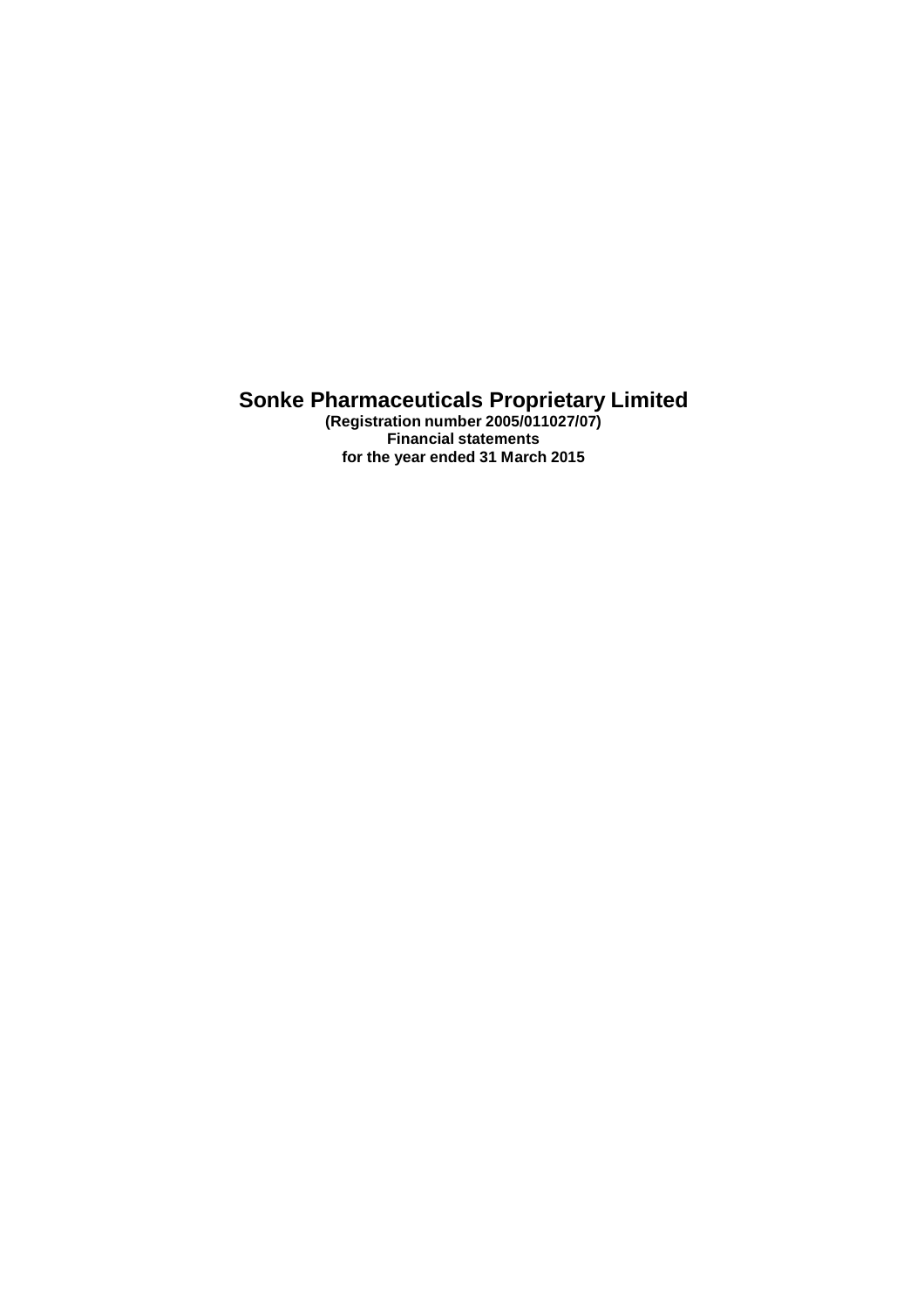**(Registration number 2005/011027/07)**

**Financial Statements for the year ended 31 March 2015**

## **General Information**

| Country of incorporation and domicile       | South Africa                                                                                                                    |
|---------------------------------------------|---------------------------------------------------------------------------------------------------------------------------------|
| Nature of business and principal activities | Import, marketing, manufacturing and trade of pharmaceutical goods                                                              |
| <b>Directors</b>                            | R Chakravarti<br>MJ Madungandaba<br>S Reddy<br>M Lotz<br>I Banerjee<br>M Bharadwaj                                              |
| <b>Holding company</b>                      | Ranbaxy South Africa Proprietary Limited<br>incorporated in Republic of South Africa                                            |
| Ultimate holding company                    | Sun Pharmaceutical Industries Limited<br>incorporated in India                                                                  |
| <b>Auditors</b>                             | PricewaterhouseCoopers Inc.<br>Chartered Accountants (S.A.)                                                                     |
| <b>Secretary</b>                            | <b>Grant Thornton</b>                                                                                                           |
| <b>Company registration number</b>          | 2005/011027/07                                                                                                                  |
| <b>Level of assurance</b>                   | These financial statements have been audited in compliance with the<br>applicable requirements of the Companies Act 71 of 2008. |
| <b>Preparer</b>                             | The financial statements were independently compiled by:<br>F Cooper<br>Chartered Accountant (S.A.)                             |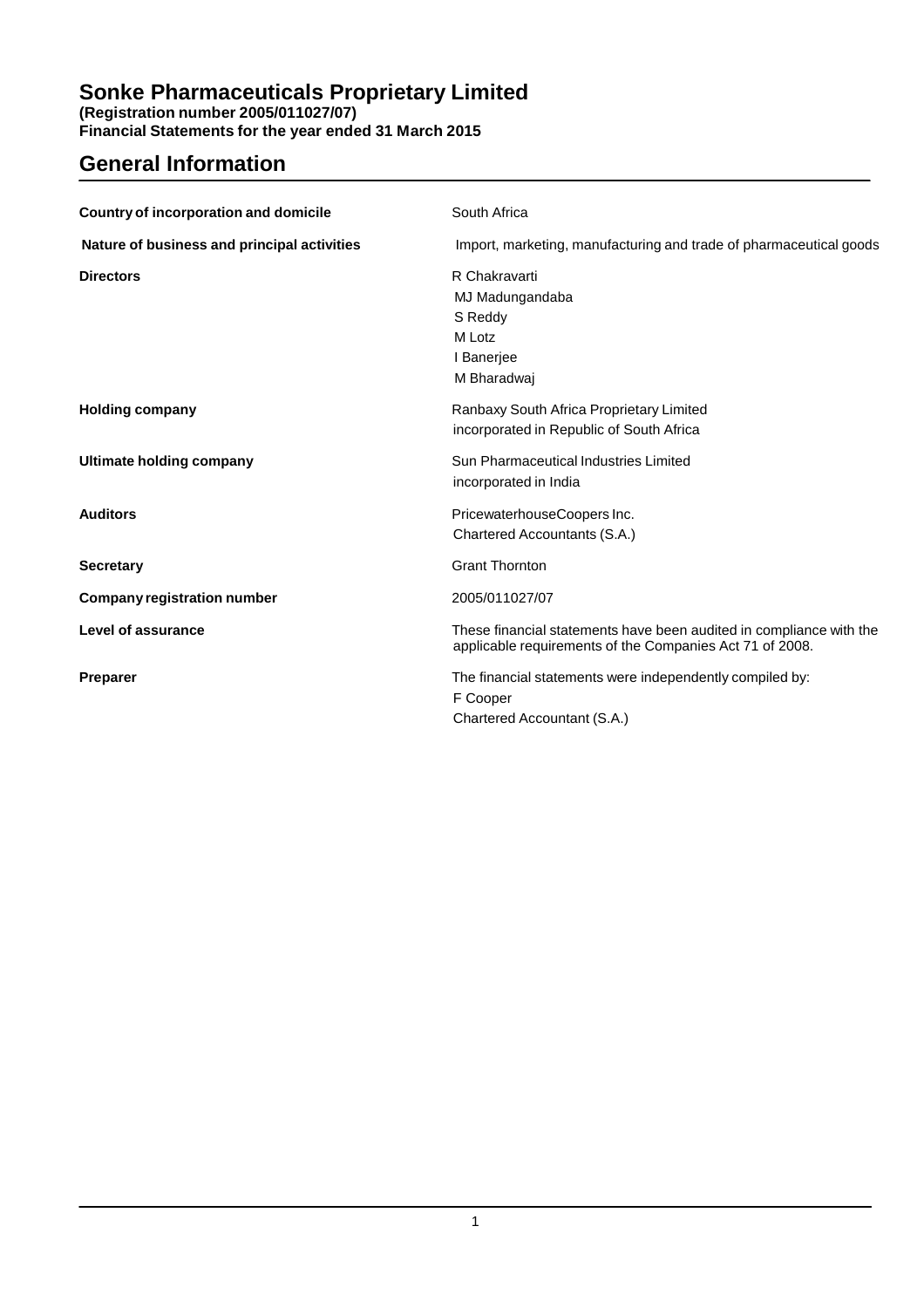## **Index**

The reports and statements set out below comprise the financial statements presented to the shareholders:

| <b>Index</b>                                               | Page      |
|------------------------------------------------------------|-----------|
| Directors' Responsibilities and Approval                   | 3         |
| Independent Auditor's Report                               | $4 - 5$   |
| Directors' Report                                          | $6 - 7$   |
| <b>Statement of Financial Position</b>                     | 8         |
| Statement of Profit or Loss and Other Comprehensive Income | 9         |
| Statement of Changes in Equity                             | 10        |
| <b>Statement of Cash Flows</b>                             | 11        |
| <b>Accounting Policies</b>                                 | $12 - 18$ |
| Notes to the Financial Statements                          | $19 - 28$ |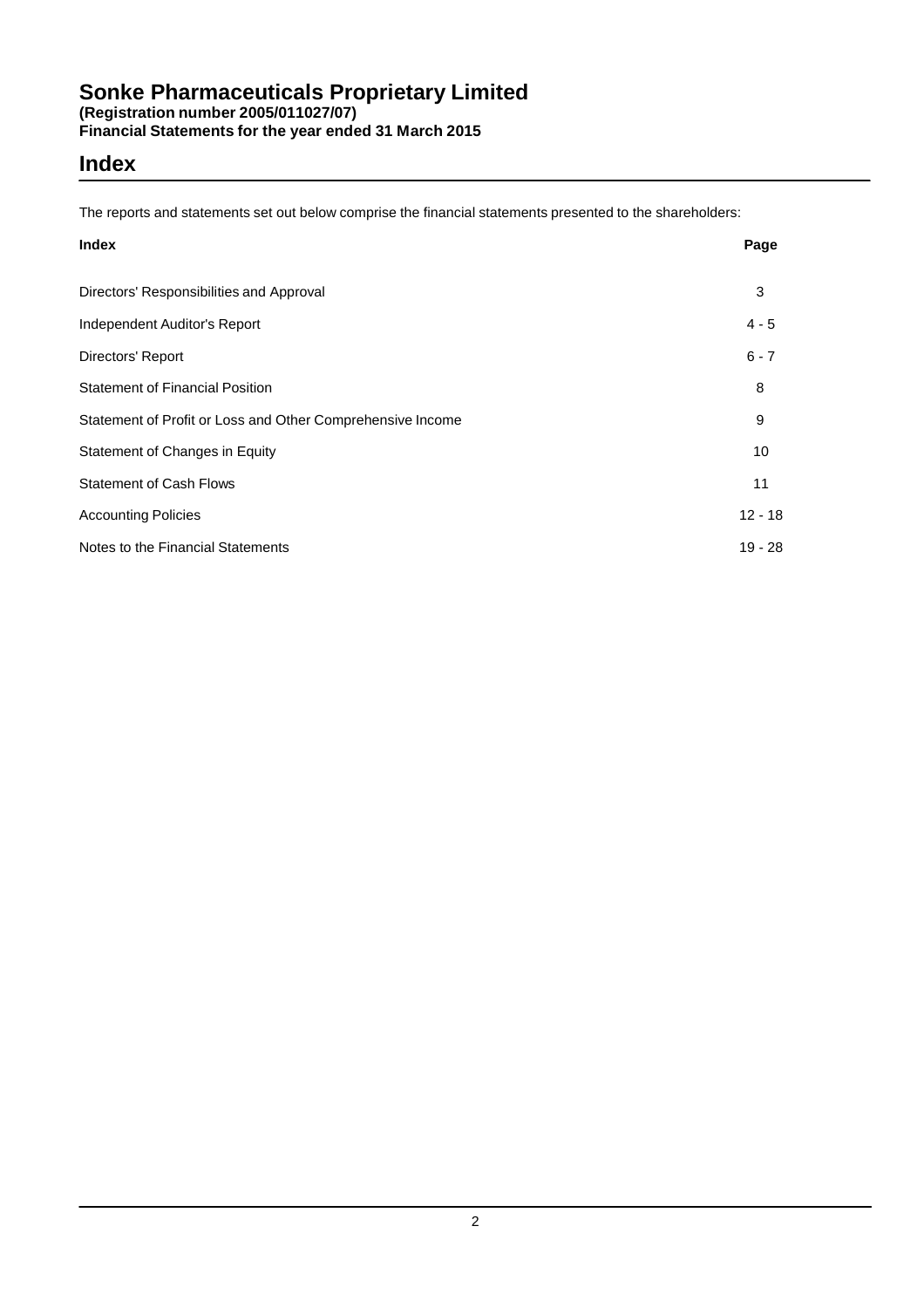## **Sonke Pharmaceuticals Proprietary Limited (Registration number 2005/011027/07)**

## **Financial Statements for the year ended 31 March 2015**

## **Directors' Responsibilities and Approval**

The directors are required in terms of the Companies Act 71 of 2008 to maintain adequate accounting records and are responsible for the content and integrity of the financial statements and related financial information included in this report. It is their responsibility to ensure that the financial statements fairly present the state of affairs of the company as at the end of the financial year and the results of its operations and cash flows for the period then ended, in conformity with International Financial Reporting Standards. The external auditors are engaged to express an independent opinion on the financial statements.

The financial statements are prepared in accordance with International Financial Reporting Standards and are based upon appropriate accounting policies consistently applied and supported by reasonable and prudent judgements and estimates.

The directors acknowledge that they are ultimately responsible for the system of internal financial control established by the company and place considerable importance on maintaining a strong control environment. To enable the directors to meet these responsibilities, the board sets standards for internal control aimed at reducing the risk of error or loss in a cost effective manner. The standards include the proper delegation of responsibilities within a clearly defined framework, effective accounting procedures and adequate segregation of duties to ensure an acceptable level of risk. These controls are monitored throughout the company and all employees are required to maintain the highest ethical standards in ensuring the company's business is conducted in a manner that in all reasonable circumstances is above reproach. The focus of risk management in the company is on identifying, assessing, managing and monitoring all known forms of risk across the company. While operating risk cannot be fully eliminated, the company endeavours to minimise it by ensuring that appropriate infrastructure, controls, systems and ethical behaviour are applied and managed within predetermined procedures and constraints.

The directors are of the opinion, based on the information and explanations given by management, that the system of internal control provides reasonable assurance that the financial records may be relied on for the preparation of the financial statements. However, any system of internal financial control can provide only reasonable, and not absolute, assurance against material misstatement or loss.

The directors have reviewed the company's cash flow forecast for the year to 31 March 2016 and, in light of this review and the current financial position, they are satisfied that the company has or had access to adequate resources to continue in operational existence for the foreseeable future.

The external auditors are responsible for independently auditing and reporting on the company's financial statements. The financial statements have been examined by the company's external auditors and their report is presented on pages 4 to 5.

The financial statements set out on pages 6 to 28, which have been prepared on the going concern basis, were approved by the board on and were signed on their behalf by:

**S Reddy M Bharadwaj**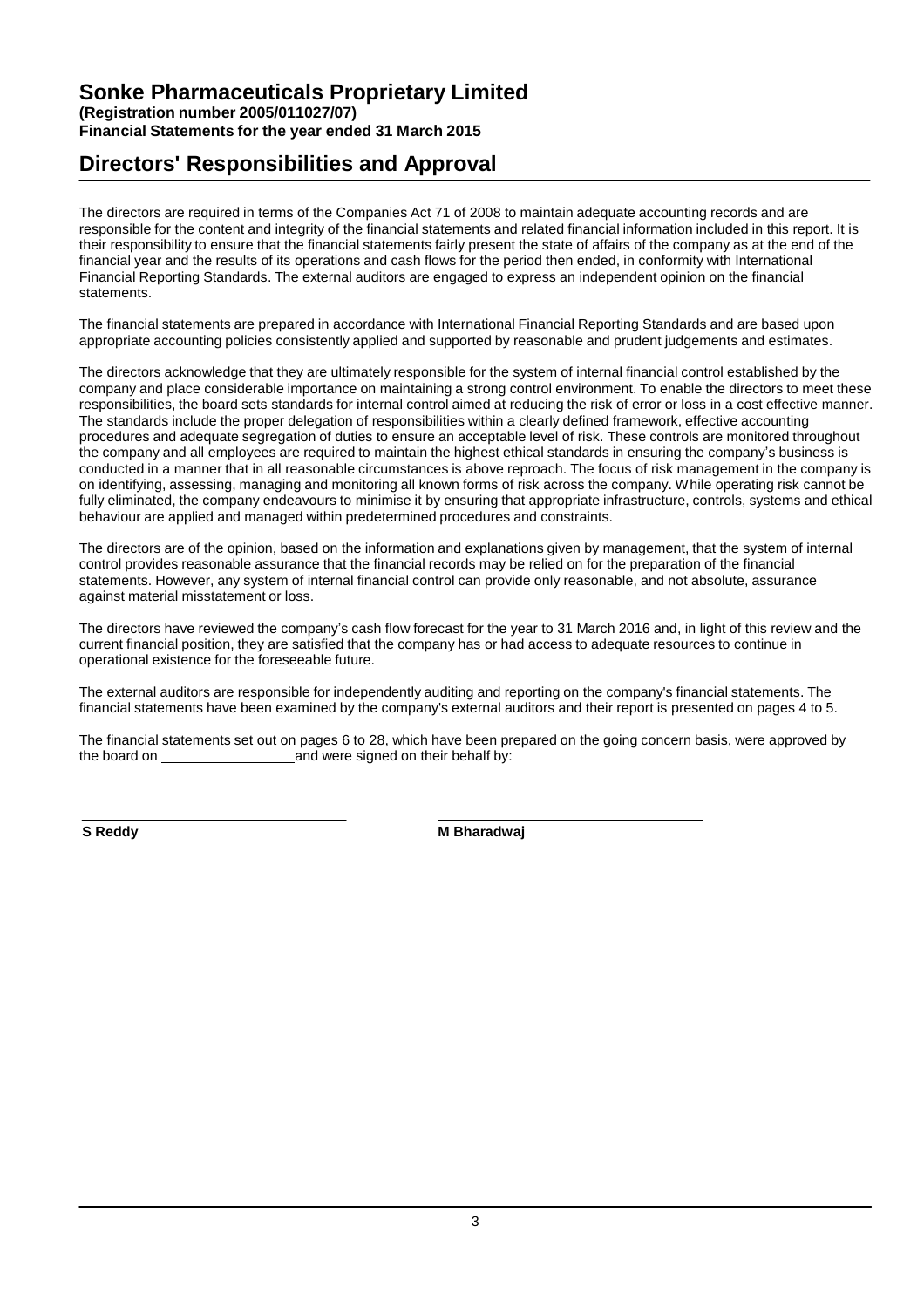

# **Independent Auditor's Report**

**To the shareholder of Sonke Pharmaceuticals Proprietary Limited**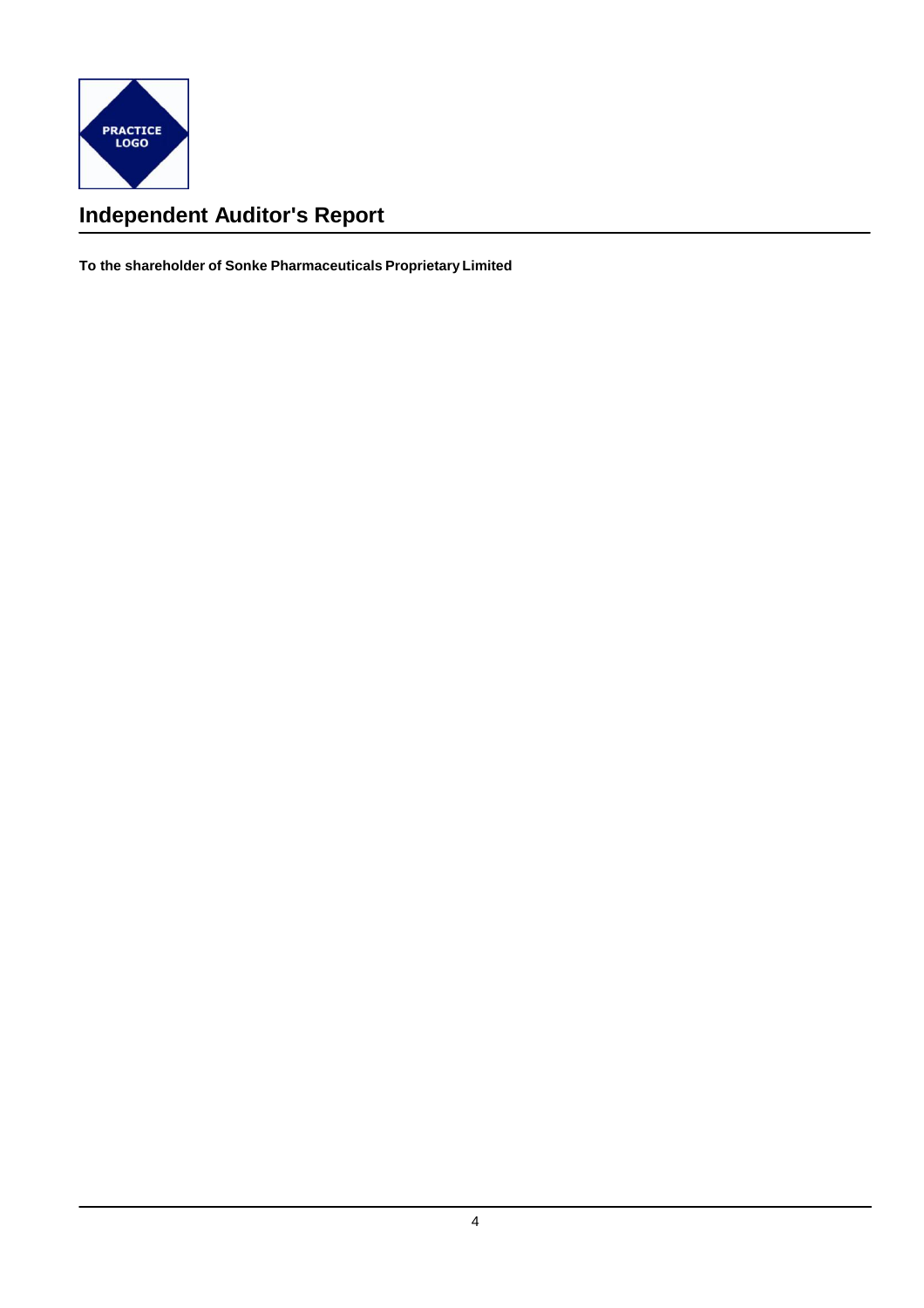# **Independent Auditor's Report**

## **Opinion**

In our opinion, the financial statements of Sonke Pharmaceuticals Proprietary Limited for the year then ended 31 March 2015 are prepared, in all material respects, in accordance with the basis of accounting described in note to the financial statements, and the requirements of the Companies Act 71 of 2008.

**Partner's name Partner**

**31 May 2015 Per: Additional description Additional description**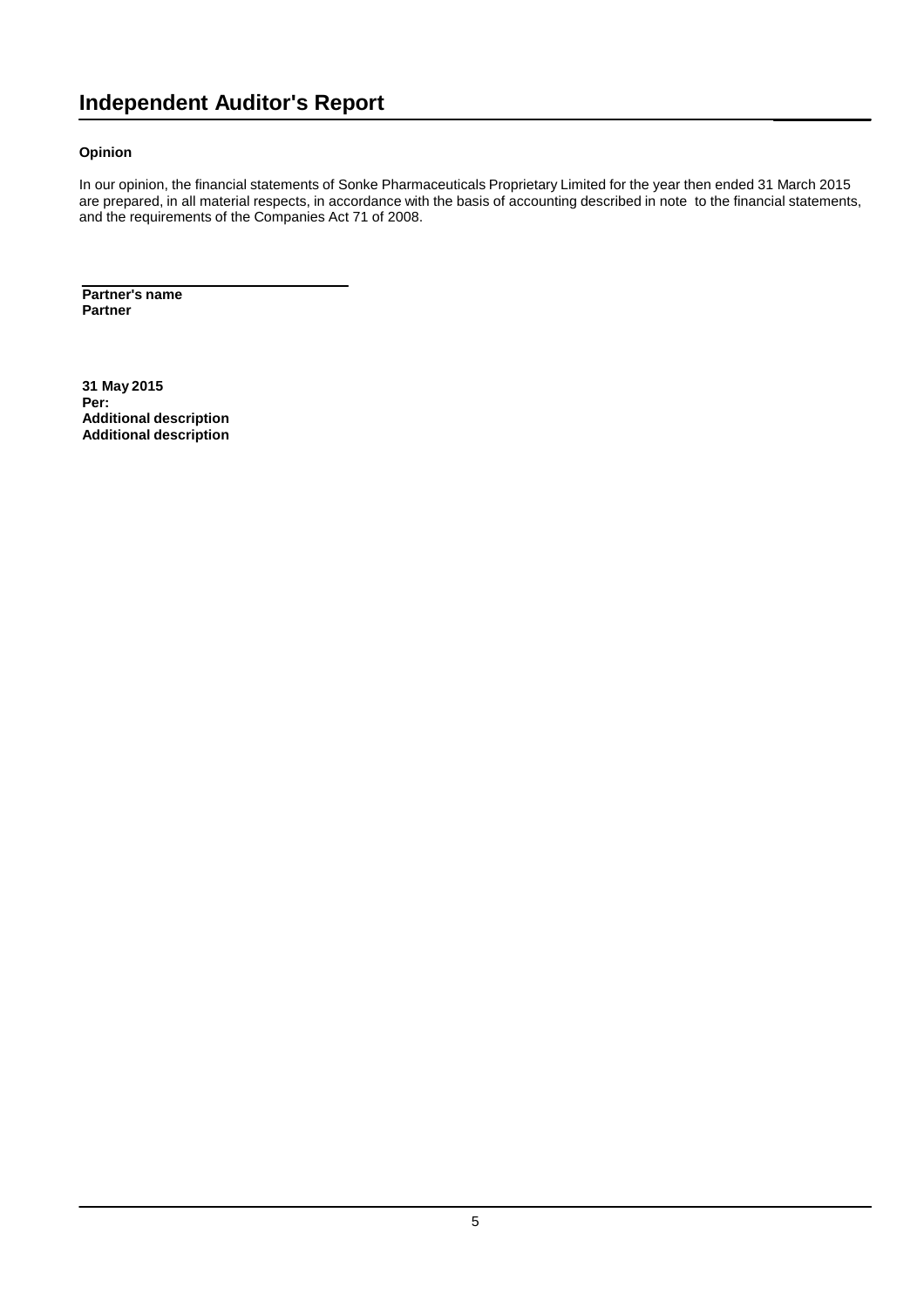**Financial Statements for the year ended 31 March 2015**

## **Directors' Report**

The directors have pleasure in submitting their report on the financial statements of Sonke Pharmaceuticals Proprietary Limited for the year ended 31 March 2015.

## **1. Nature of business**

The company is engaged in import, marketing, manufacturing and trade of pharmaceutical goods and operates principally in South Africa.

There have been no material changes to the nature of the company's business from the prior year.

### **2. Review of financial results and activities**

The financial statements have been prepared in accordance with International Financial Reporting Standards and the requirements of the Companies Act 71 of 2008. The accounting policies have been applied consistently compared to the prior year.

Full details of the financial position, results of operations and cash flows of the company are set out in these financial statements.

### **3. Share capital**

There have been no changes to the authorised or issued share capital during the year under review.

#### **4. Dividends**

No dividends were declared or paid to the shareholders during the year.

#### **5. Directorate**

The directors in office at the date of this report are as follows:

| <b>Directors</b> | <b>Nationality</b> | <b>Changes</b>            |
|------------------|--------------------|---------------------------|
| R Chakravarti    | Indian             |                           |
| MJ Madungandaba  | South African      |                           |
| S Reddy          | Indian             |                           |
| M Lotz           | South African      |                           |
| I Baneriee       | Indian             |                           |
| M Bharadwai      | Indian             |                           |
| A Madan          | Indian             | Resigned 14 November 2014 |
|                  |                    |                           |

### **6. Holding company**

The company's holding company is Ranbaxy South Africa Proprietary Limited incorporated in Republic of South Africa.

### **7. Ultimate holding company**

The company's ultimate holding company is Sun Pharmaceutical Industries Limited incorporated in India.

#### **8. Events after the reporting period**

The directors are not aware of any matter or circumstance arising since the end of the financial year, that would have a material impact on the position as at 31 March 2015.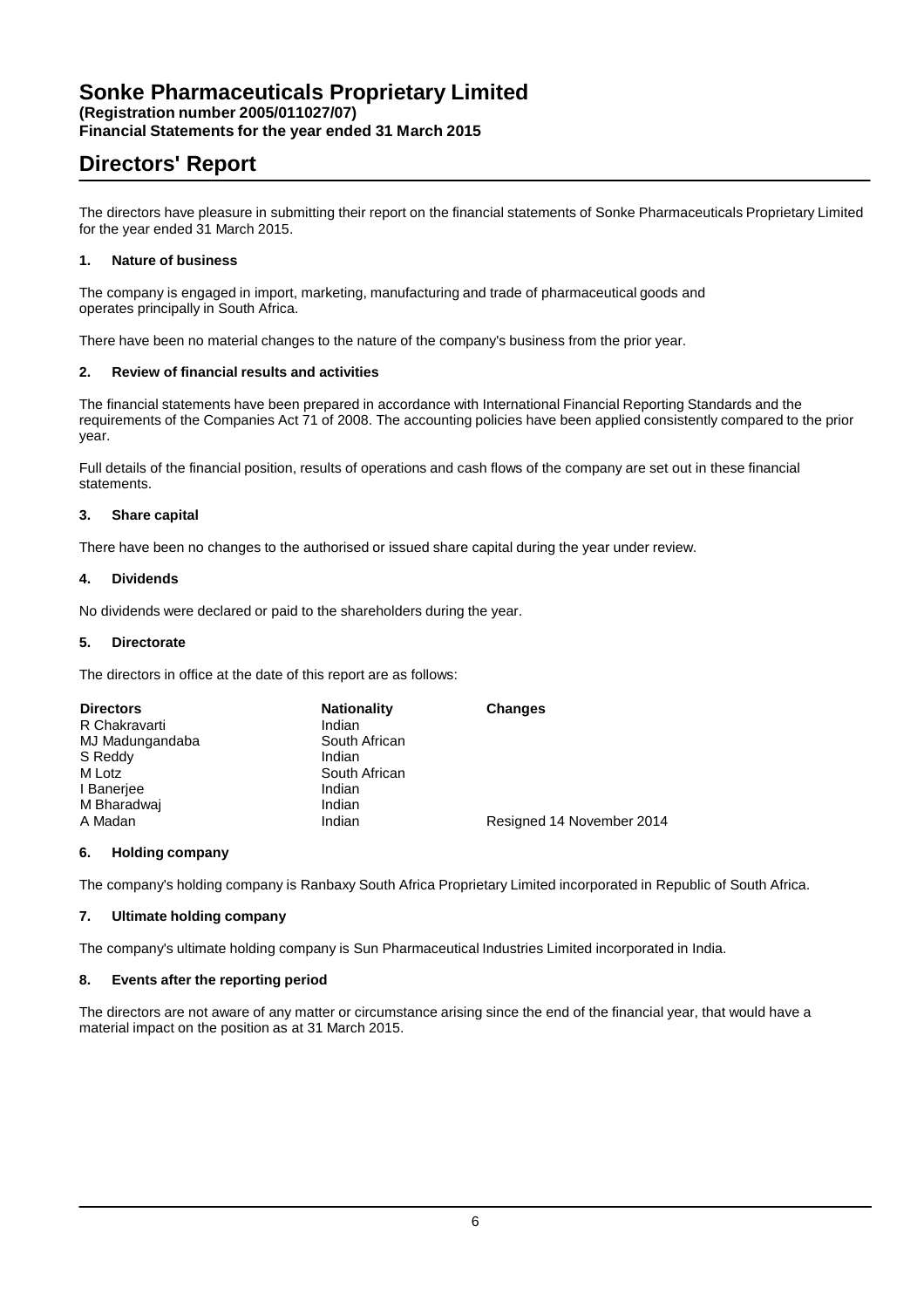**Financial Statements for the year ended 31 March 2015**

## **Directors' Report**

## **9. Going concern**

The financial statements have been prepared on the basis of accounting policies applicable to a going concern. This basis presumes that funds will be available to finance future operations and that the realisation of assets and settlement of liabilities, contingent obligations and commitments will occur in the ordinary course of business.

The entity has been awarded a tender to supply Anti Retrial Viral medication to the government over the next three years. The tender awarded was valued at R 2.8 billion and starts from April 2015.

The immediate holding company, Ranbaxy South Africa Proprietary Limited has agreed to provide the company with financial assistance, so as to continue as a going concern.

## **10. Auditors**

PricewaterhouseCoopers Inc. continued in office as auditors for the company for 2015.

## **11. Secretary**

The company secretary functions are performed by Grant Thornton.

Postal address

Business address

121 Boshoff Street New Muckleneuk 0181

First Floor Tugela House Riverside Office Park 1303 Heuwel Avenue Centurion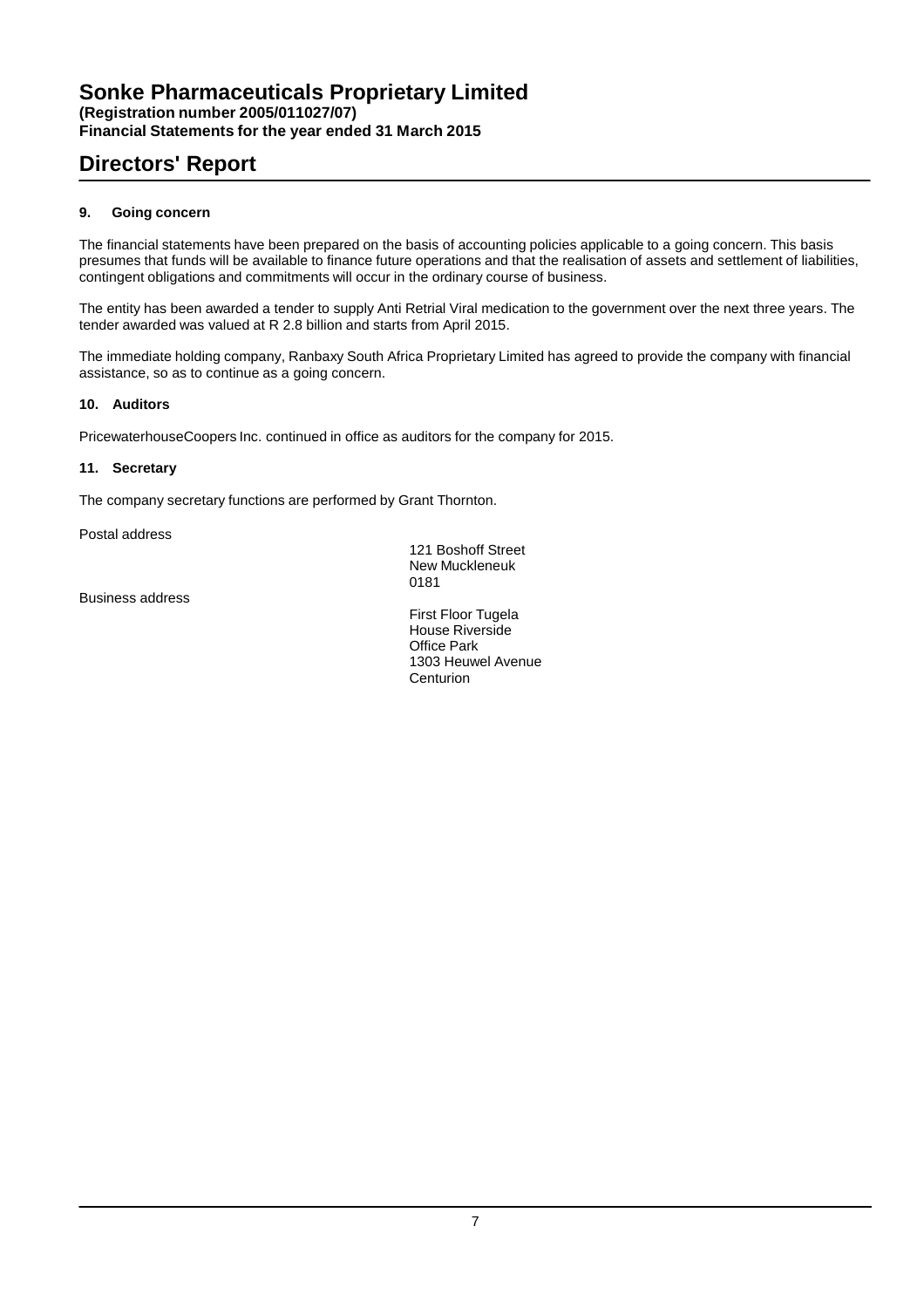**(Registration number 2005/011027/07) Financial Statements for the year ended 31 March 2015**

## **Statement of Financial Position as at 31 March 2015**

| Figures in Rand                     | Note(s) | 31 March<br>2015 | 31 March<br>2014 |
|-------------------------------------|---------|------------------|------------------|
| <b>Assets</b>                       |         |                  |                  |
| <b>Non-Current Assets</b>           |         |                  |                  |
| Property, plant and equipment       | 3       | 21 043 256       | 21 105 029       |
| Deferred tax                        | 6       | 4714555          | 1 243 904        |
|                                     |         | 25 757 811       | 22 348 933       |
| <b>Current Assets</b>               |         |                  |                  |
| Inventories                         | 8       | 33 032 758       | 18 030 384       |
| Trade and other receivables         | 9       | 14 377 092       | 119 030 118      |
| Current tax receivable              |         | 2 462 374        | 2 486 047        |
| Cash and cash equivalents           | 10      | 38 257 552       | 15 444 233       |
|                                     |         | 88 129 776       | 154 990 782      |
| <b>Total Assets</b>                 |         | 113 887 587      | 177 339 715      |
| <b>Equity and Liabilities</b>       |         |                  |                  |
| <b>Equity</b>                       |         |                  |                  |
| Share capital                       | 11      | 2 000 500        | 2 000 500        |
| <b>Accumulated loss</b>             |         | (7265347)        | 1 535 895        |
|                                     |         | (5264847)        | 3 536 395        |
| <b>Liabilities</b>                  |         |                  |                  |
| <b>Current Liabilities</b>          |         |                  |                  |
| Trade and other payables            | 13      | 107 242 844      | 162 743 730      |
| Loans from group companies          | 4       | 11 909 590       | 11 059 590       |
|                                     |         | 119 152 434      | 173 803 320      |
| <b>Total Equity and Liabilities</b> |         | 113 887 587      | 177 339 715      |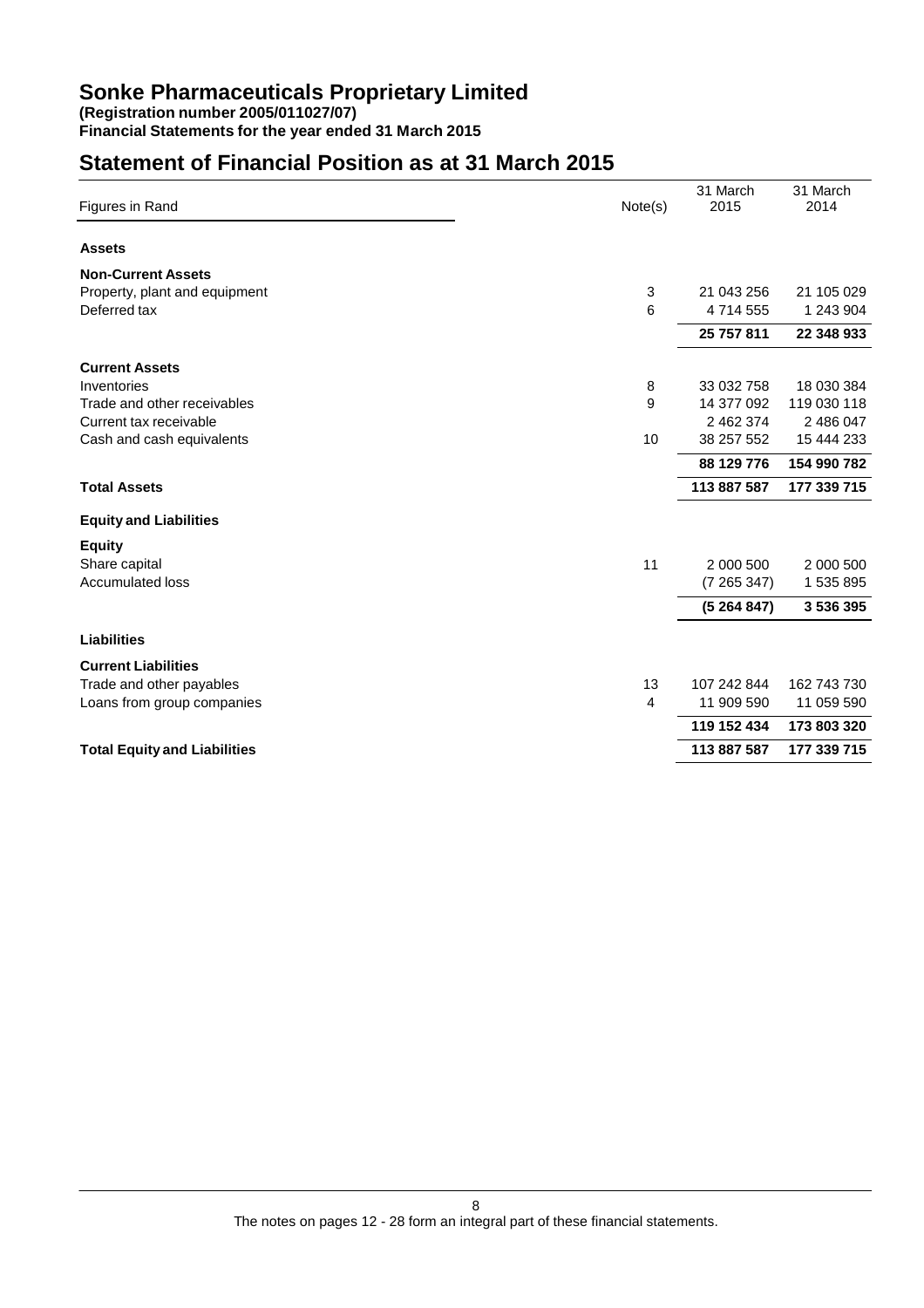**Financial Statements for the year ended 31 March 2015**

# **Statement of Profit or Loss and Other Comprehensive Income**

|                                                |         | 12 months<br>ended | 15 months<br>ended |
|------------------------------------------------|---------|--------------------|--------------------|
|                                                |         | 31 March           | 31 March           |
| Figures in Rand                                | Note(s) | 2015               | 2014               |
| Revenue                                        | 14      | 26 193 233         | 370 716 966        |
| Cost of sales                                  | 15      | (29927152)         | (335024565)        |
| Gross (loss) profit                            |         | (3 733 919)        | 35 692 401         |
| Operating expenses                             |         | (5 700 654)        | (30 321 571)       |
| <b>Operating (loss) profit</b>                 |         | (9434573)          | 5 370 830          |
| Investment revenue                             | 16      | 16819              | 91 248             |
| Finance costs                                  | 17      | (2785643)          | (4137565)          |
| (Loss) profit before taxation                  |         | (12 203 397)       | 1 324 513          |
| Taxation                                       | 18      | 3 402 155          | (370.864)          |
| (Loss) profit for the year                     |         | (8801242)          | 953 649            |
| Other comprehensive income                     |         |                    |                    |
| Total comprehensive (loss) income for the year |         | (8801242)          | 953 649            |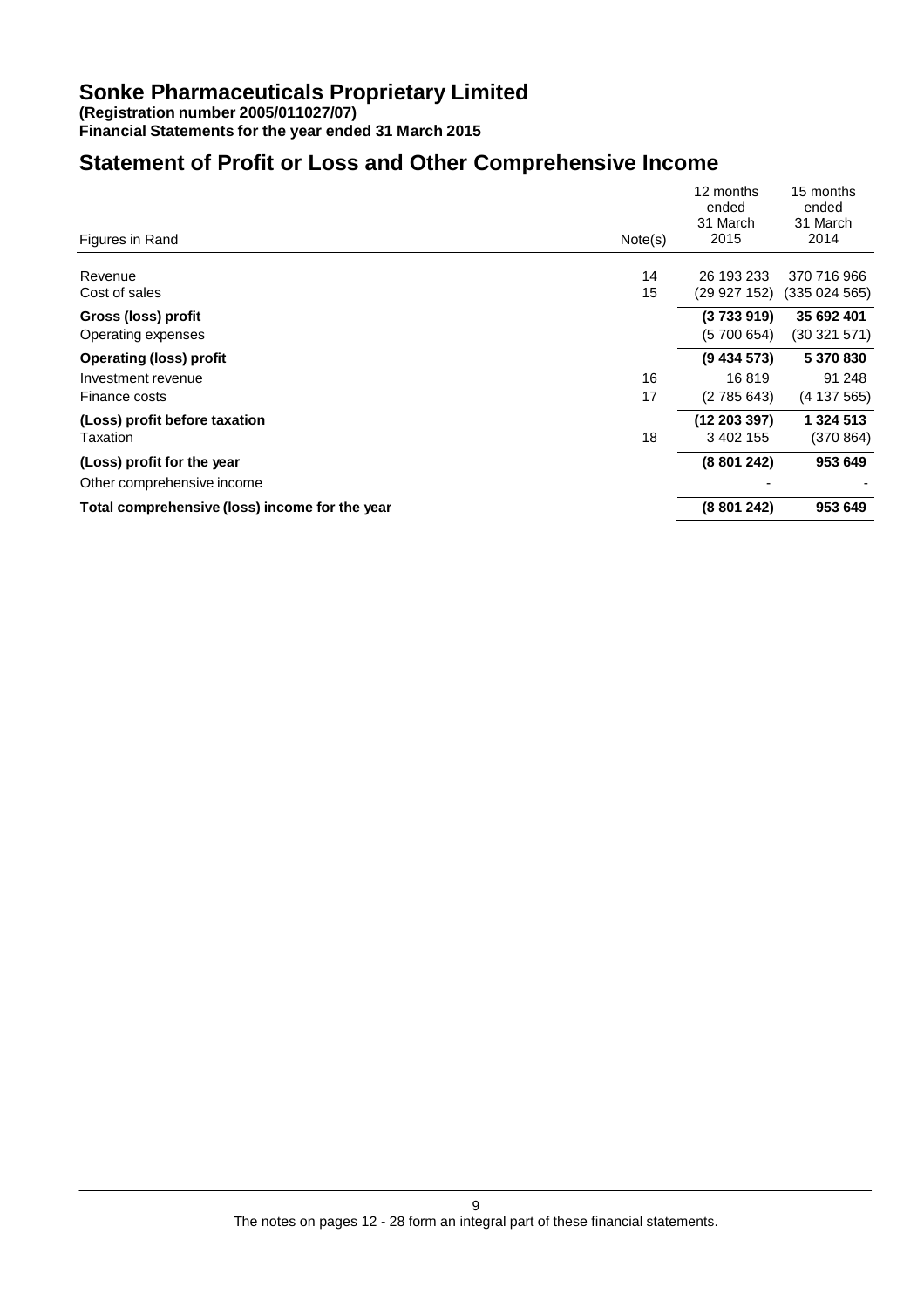**(Registration number 2005/011027/07)**

**Financial Statements for the year ended 31 March 2015**

## **Statement of Changes in Equity**

| Figures in Rand                                   |     | Share capital Share premium | Total share<br>capital | Accumulated<br>loss | Total equity |
|---------------------------------------------------|-----|-----------------------------|------------------------|---------------------|--------------|
| Balance at 01 January 2013                        | 500 | 2 000 000                   | 2 000 500              | 582 246             | 2582746      |
| Profit for the year<br>Other comprehensive income |     |                             |                        | 953 649             | 953 649      |
| Total comprehensive income for the year           |     |                             |                        | 953 649             | 953 649      |
| Balance at 01 April 2014                          | 500 | 2 000 000                   | 2 000 500              | 1 535 895           | 3 536 395    |
| Loss for the year<br>Other comprehensive income   |     |                             |                        | (8801242)           | (8 801 242)  |
| Total comprehensive Loss for the year             |     |                             |                        | (8801242)           | (8 801 242)  |
| Balance at 31 March 2015                          | 500 | 2 000 000                   | 2 000 500              | (7265347)           | (5 264 847)  |
| Note(s)                                           | 11  | 11                          | 11                     |                     |              |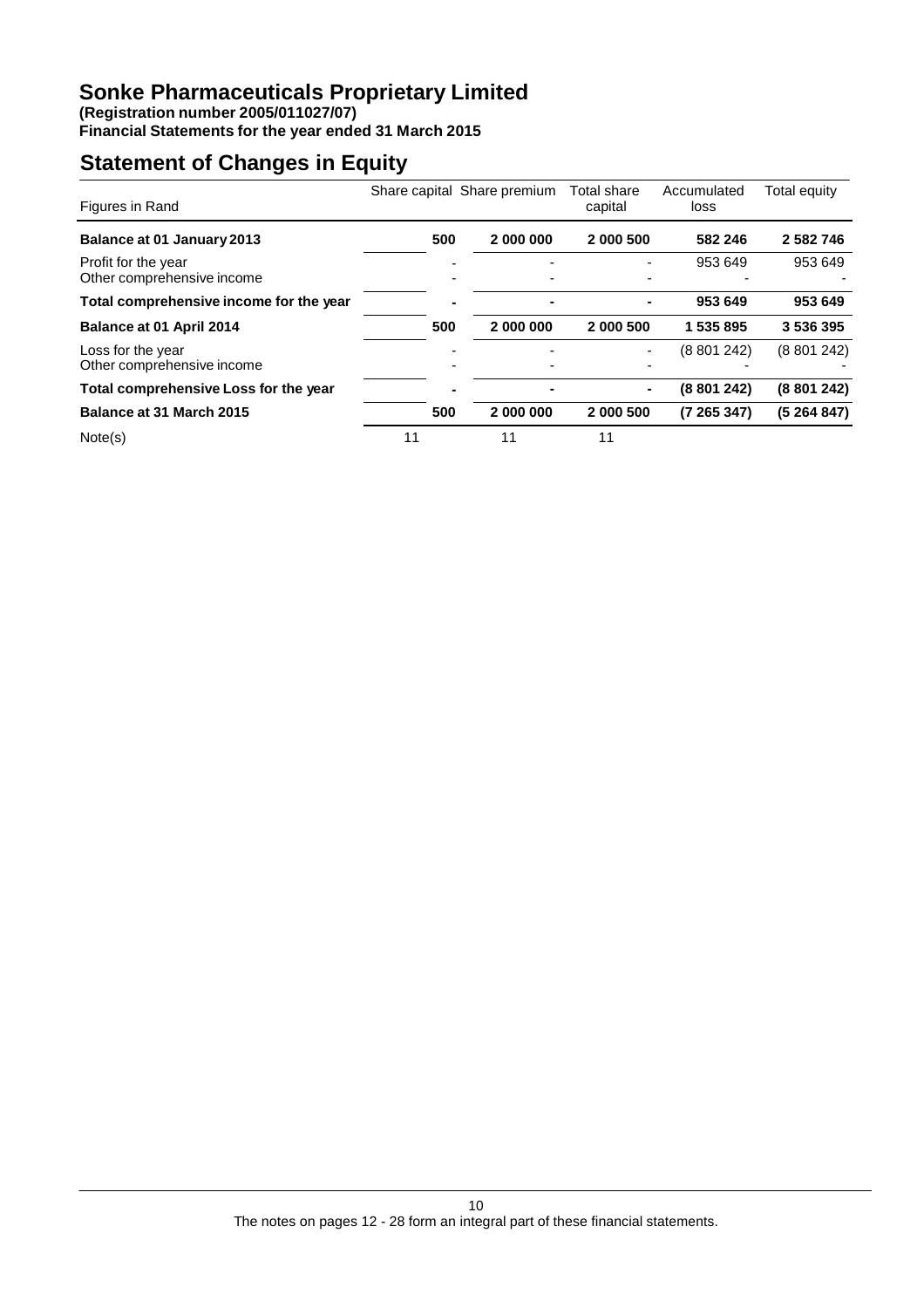**(Registration number 2005/011027/07)**

**Financial Statements for the year ended 31 March 2015**

## **Statement of Cash Flows**

|                                                                           |         | 12 months<br>ended<br>31 March | 15 months<br>ended<br>31 March |
|---------------------------------------------------------------------------|---------|--------------------------------|--------------------------------|
| Figures in Rand                                                           | Note(s) | 2015                           | 2014                           |
| Cash flows from operating activities                                      |         |                                |                                |
| Cash generated from operations<br>Interest income                         | 20      | 26 330 940<br>16819            | (30095652)<br>91 248           |
| Finance costs<br>Tax paid                                                 | 21      | (2785643)<br>(44823)           | (4137565)<br>(1262879)         |
| Net cash from operating activities                                        |         | 23 517 293                     | (35404848)                     |
| Cash flows from investing activities                                      |         |                                |                                |
| Purchase of property, plant and equipment                                 | 3       | (1553974)                      | (7634439)                      |
| Cash flows from financing activities                                      |         |                                |                                |
| Proceeds from loans to group companies<br>Loans to group companies repaid |         | 850 000                        | (65205)                        |
| Net cash from financing activities                                        |         | 850 000                        | (65205)                        |
| Total cash movement for the year<br>Cash at the beginning of the year     |         | 22 813 319<br>15 444 233       | (43104492)<br>58 548 725       |
| Total cash at end of the year                                             | 10      | 38 257 552                     | 15 444 233                     |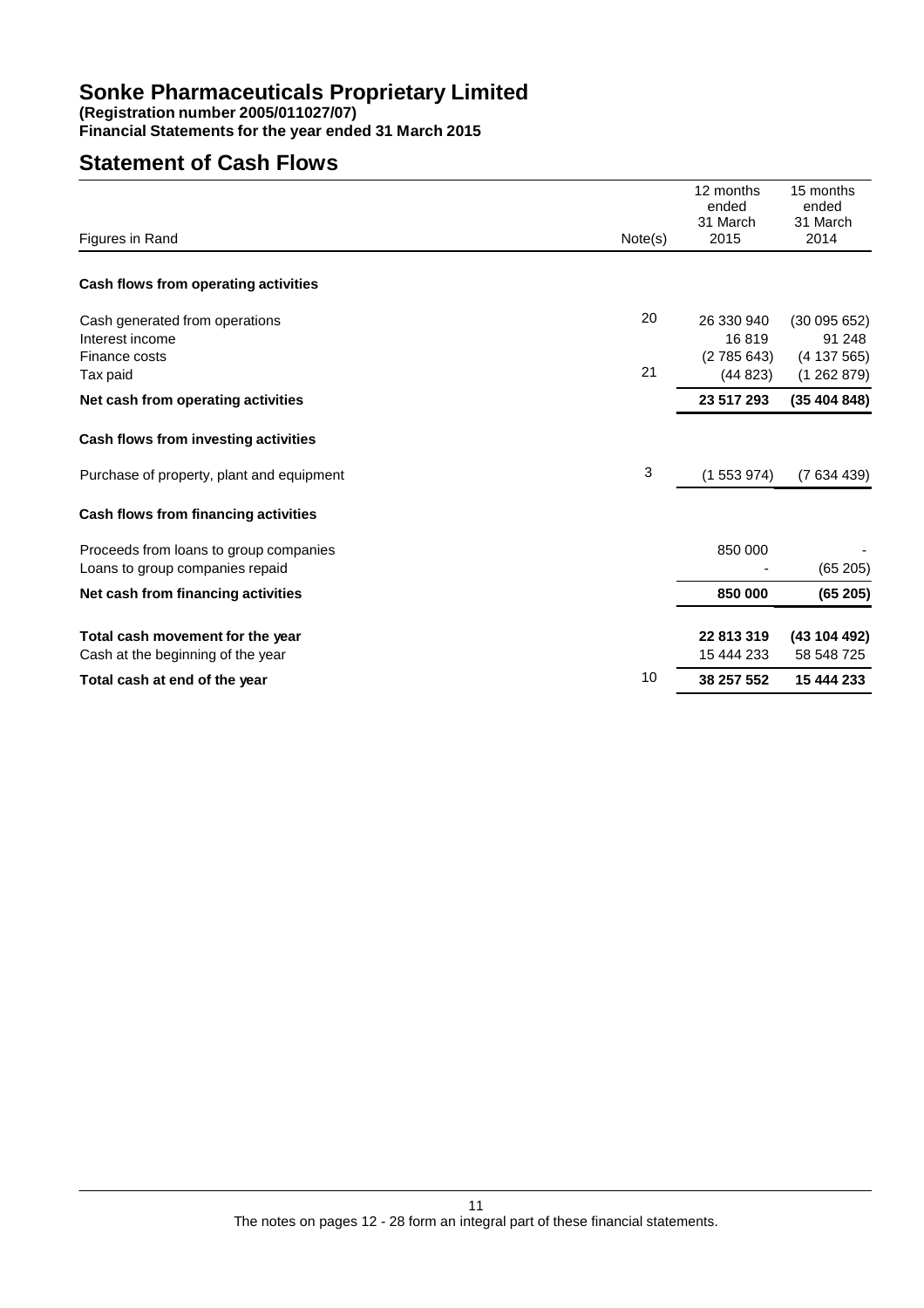**Financial Statements for the year ended 31 March 2015**

## **Accounting Policies**

## **1. Presentation of financial statements**

The financial statements have been prepared in accordance with International Financial Reporting Standards, and the Companies Act 71 of 2008. The financial statements have been prepared on the historical cost basis, and incorporate the principal accounting policies set out below. They are presented in South African Rands.

These accounting policies are consistent with the previous period.

#### **1.1 Significant judgements and sources of estimation uncertainty**

In preparing the financial statements, management is required to make estimates and assumptions that affect the amounts represented in the financial statements and related disclosures. Use of available information and the application of judgement is inherent in the formation of estimates. Actual results in the future could differ from these estimates which may be material to the financial statements. Significant judgements include:

#### **Trade receivables and Loans and receivables**

The company assesses its trade receivables and loans and receivables for impairment at the end of each reporting period. In determining whether an impairment loss should be recorded in profit or loss, the company makes judgements as to whether there is observable data indicating a measurable decrease in the estimated future cash flows from a financial asset.

#### **Allowance for slow moving, damaged and obsolete stock**

An allowance for stock to write stock down to the lower of cost or net realisable value. The write down is included in the operating profit note.

#### **Taxation**

Judgement is required in determining the provision for income taxes due to the complexity of legislation. There are many transactions and calculations for which the ultimate tax determination is uncertain during the ordinary course of business. The company recognises liabilities for anticipated tax audit issues based on estimates of whether additional taxes will be due. Where the final tax outcome of these matters is different from the amounts that were initially recorded, such differences will impact the income tax and deferred tax provisions in the period in which such determination is made.

The company recognises the net future tax benefit related to deferred income tax assets to the extent that it is probable that the deductible temporary differences will reverse in the foreseeable future. Assessing the recoverability of deferred income tax assets requires the company to make significant estimates related to expectations of future taxable income. Estimates of future taxable income are based on forecast cash flows from operations and the application of existing tax laws in each jurisdiction. To the extent that future cash flows and taxable income differ significantly from estimates, the ability of the company to realise the net deferred tax assets recorded at the end of the reporting period could be impacted.

### **1.2 Property, plant and equipment**

The cost of an item of property, plant and equipment is recognised as an asset when:

- it is probable that future economic benefits associated with the item will flow to the company; and
	- the cost of the item can be measured reliably.

Property, plant and equipment is initially measured at cost.

Costs include costs incurred initially to acquire or construct an item of property, plant and equipment and costs incurred subsequently to add to, replace part of, or service it. If a replacement cost is recognised in the carrying amount of an item of property, plant and equipment, the carrying amount of the replaced part is derecognised. All other repairs and maintenance are charged to profit or loss during the financial period in which they are incurred.

Property, plant and equipment is depreciated on the straight line basis over it's expected useful lives to the estimated residual value.

Property, plant and equipment is carried at cost less accumulated depreciation and any impairment losses.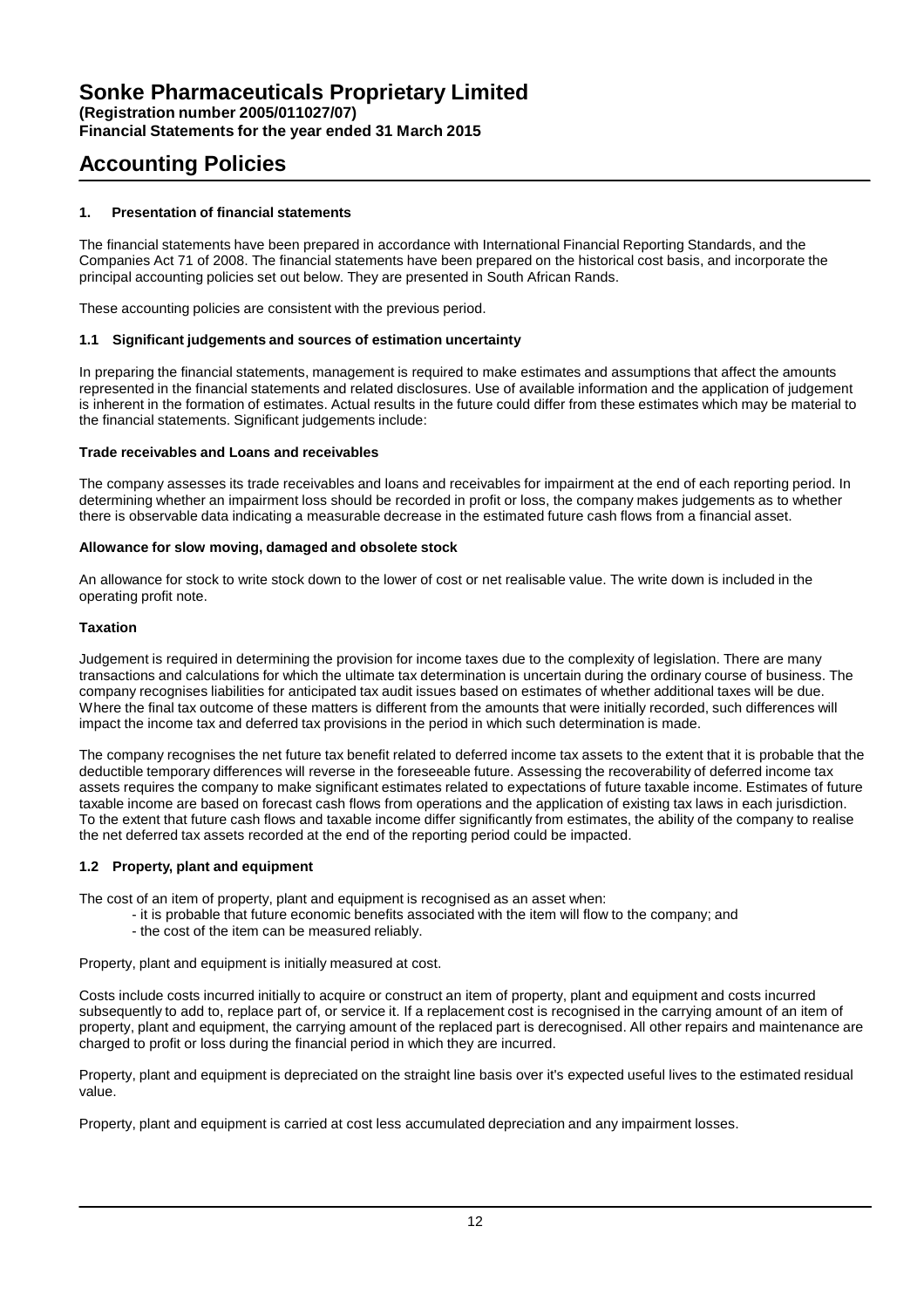**(Registration number 2005/011027/07)**

**Financial Statements for the year ended 31 March 2015**

## **Accounting Policies**

## **1.2 Property, plant and equipment (continued)**

The useful lives of items of property, plant and equipment have been assessed as follows:

| <b>Item</b>            | Depreciation method | Average useful life |
|------------------------|---------------------|---------------------|
| Plant and machinery    | Straight line       | 15 years            |
| Furniture and fixtures | Straight line       | 6 years             |
| Motor vehicles         | Straight line       | 4 - 7 years         |
| IT equipment           | Straight line       | 3 years             |

The residual value, useful life and depreciation method of each asset are reviewed at the end of each reporting period. If the expectations differ from previous estimates, the change is accounted for prospectively as a change in accounting estimate.

The depreciation charge for each year is recognised in profit or loss unless it is included in the carrying amount of another asset.

An item of property, plant and equipment is derecognised upon disposal or when no future economic benefits are expected from its continued use or disposal. Any gain or loss arising from the derecognition of an item of property, plant and equipment is included in profit or loss when the item is derecognised. The gain or loss arising from the derecognition of an item of property, plant and equipment is determined as the difference between the net disposal proceeds, if any, and the carrying amount of the item.

## **1.3 Financial instruments**

## **Classification**

The company classifies financial assets and financial liabilities into the following categories:

- Loans and receivables
- Financial liabilities measured at amortised cost

Classification depends on the purpose for which the financial instruments were obtained / incurred and takes place at initial recognition.

### **Initial recognition and measurement**

Regular purchases and sales of financial assets are recognised on the trade-date – the date on which the company commits to purchase or sell the asset. Financial assets are derecognised when the rights to receive cash flows from the investments have expired or have been transferred and the company has transferred substantially all risks and rewards of ownership. Loans and receivables are subsequently carried at amortised cost using the effective interest method.

## **Derecognition**

Financial assets are derecognised when the rights to receive cash flows from the investments have expired or have been transferred and the company has transferred substantially all risks and rewards of ownership.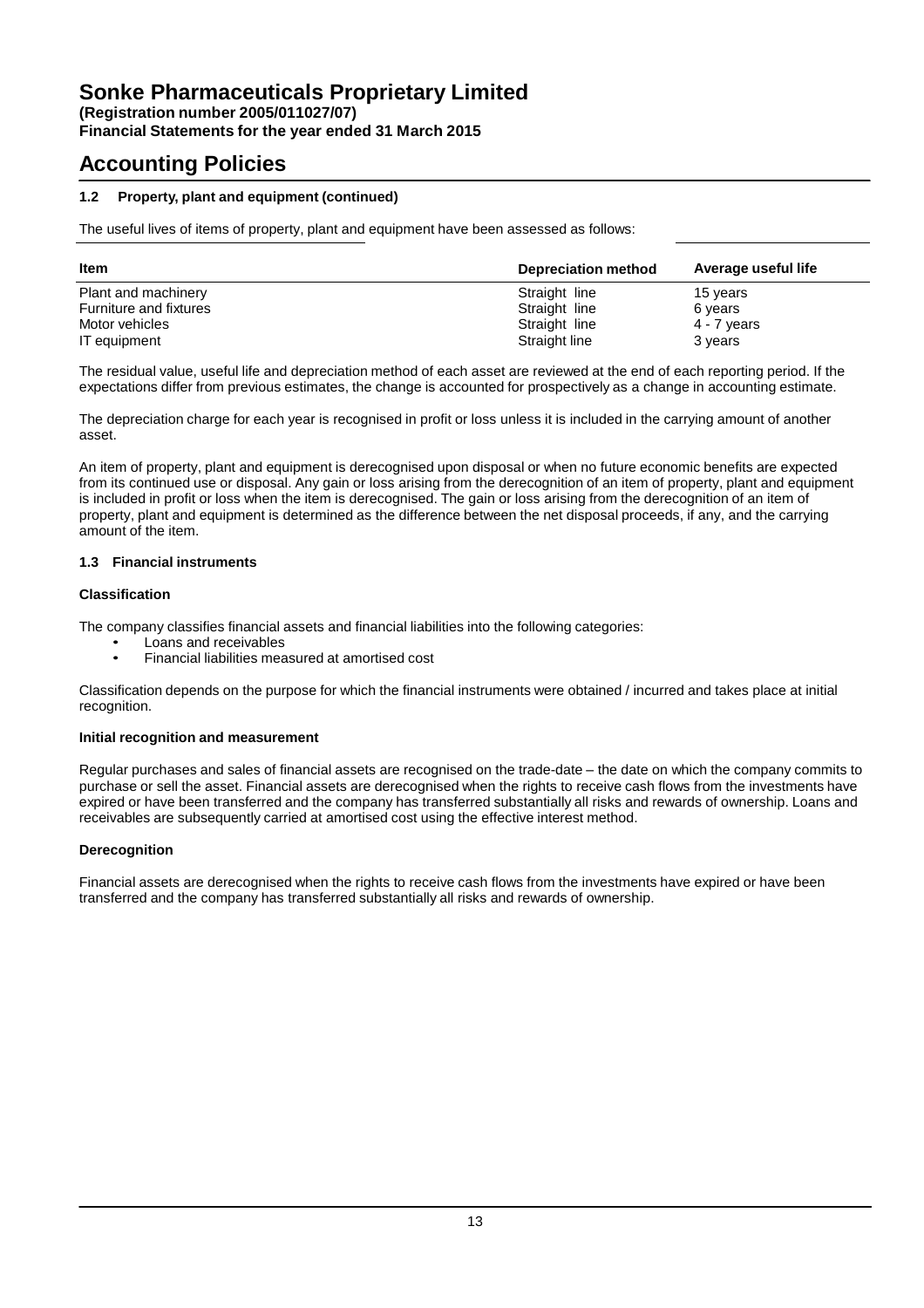**(Registration number 2005/011027/07) Financial Statements for the year ended 31 March 2015**

## **Accounting Policies**

## **1.3 Financial instruments (continued)**

#### **Impairment of financial assets**

At each reporting date the company assesses all financial assets, other than those at fair value through profit or loss, to determine whether there is objective evidence that a financial asset or group of financial assets has been impaired.

The company assesses at the end of each reporting period whether there is objective evidence that a financial asset or group of financial assets is impaired. A financial asset or a group of financial assets is impaired and impairment losses are incurred only if there is objective evidence of impairment as a result of one or more events that occurred after the initial recognition of the asset (a 'loss event') and that loss event (or events) has an impact on the estimated future cash flows of the financial asset or group of financial assets that can be reliably estimated.

Evidence of impairment may include indications that the debtors or a group of debtors is experiencing significant financial difficulty, default or delinquency in interest or principal payments, the probability that they will enter bankruptcy or other financial reorganisation, and where observable data indicate that there is a measurable decrease in the estimated future cash flows, such as changes in arrears or economic conditions that correlate with defaults.

For loans and receivables category, the amount of the loss is measured as the difference between the asset's carrying amount and the present value of estimated future cash flows (excluding future credit losses that have not been incurred) discounted at the financial asset's original effective interest rate. The carrying amount of the asset is reduced and the amount of the loss is recognised in the statement of profit and loss and other comprehensive income. If a loan has a variable interest rate, the discount rate for measuring any impairment loss is the current effective interest rate determined under the contract.

If, in a subsequent period, the amount of the impairment loss decreases and the decrease can be related objectively to an event occurring after the impairment was recognised (such as an improvement in the debtor's credit rating), the reversal of the previously recognised impairment loss is recognised in the statement of profit and loss and other comprehensive income.

### **Loans to (from) group companies**

These include loans to and from holding companies, fellow subsidiaries, subsidiaries, joint ventures and associates and are recognised initially at fair value plus direct transaction costs.

Loans to group companies are classified as loans and receivables.

Loans from group companies are classified as financial liabilities measured at amortised cost.

### **Loans to shareholders, directors, managers and employees**

These financial assets are classified as loans and receivables.

### **Trade and other receivables**

Trade receivables are measured at initial recognition at fair value, and are subsequently measured at amortised cost using the effective interest rate method. Appropriate allowances for estimated irrecoverable amounts are recognised in profit or loss when there is objective evidence that the asset is impaired. Significant financial difficulties of the debtor, probability that the debtor will enter bankruptcy or financial reorganisation, and default or delinquency in payments (more than 30 days overdue) are considered indicators that the trade receivable is impaired. The allowance recognised is measured as the difference between the asset's carrying amount and the present value of estimated future cash flows discounted at the effective interest rate computed at initial recognition.

The carrying amount of the asset is reduced through the use of an allowance account, and the amount of the loss is recognised in profit or loss within operating expenses. When a trade receivable is uncollectable, it is written off against the allowance account for trade receivables. Subsequent recoveries of amounts previously written off are credited against operating expenses in profit or loss.

Trade and other receivables are classified as loans and receivables.

If collection is expected in one year or less (or in the normal operating cycle of the business if longer), they are classified as current assets. If not, they are presented as non-current assets.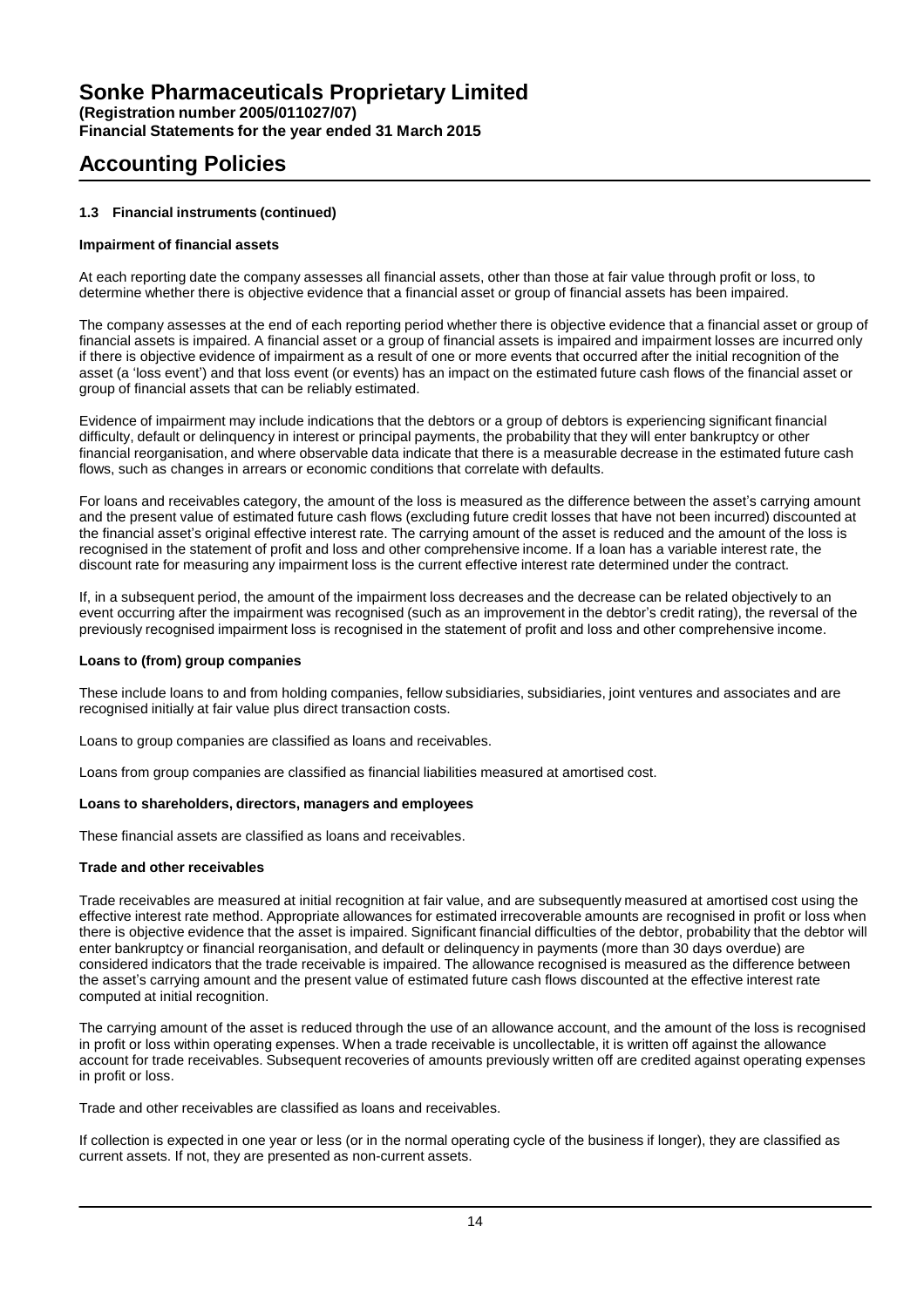**(Registration number 2005/011027/07)**

**Financial Statements for the year ended 31 March 2015**

## **Accounting Policies**

## **1.3 Financial instruments (continued)**

### **Trade and other payables**

Trade payables are initially measured at fair value, and are subsequently measured at amortised cost, using the effective interest rate method.

### **Cash and cash equivalents**

Cash and cash equivalents comprise cash on hand and demand deposits.

#### **Borrowings**

Borrowings are initially measured at fair value net of transaction costs incurred, and are subsequently measured at amortised cost, using the effective interest rate method. Any difference between the proceeds (net of transaction costs) and the settlement or redemption of borrowings is recognised in the profit/loss over the term of the borrowings using the effective interest method.

### **1.4 Tax**

#### **Current tax assets and liabilities**

Current tax for current and prior periods is, to the extent unpaid, recognised as a liability. If the amount already paid in respect of current and prior periods exceeds the amount due for those periods, the excess is recognised as an asset.

Current tax liabilities (assets) for the current and prior periods are measured at the amount expected to be paid to (recovered from) the tax authorities, using the tax rates (and tax laws) that have been enacted or substantively enacted by the end of the reporting period.

#### **Deferred tax assets and liabilities**

A deferred tax liability is recognised for all taxable temporary differences, except to the extent that the deferred tax liability arises from the initial recognition of an asset or liability in a transaction which at the time of the transaction, affects neither accounting profit nor taxable profit (tax loss).

A deferred tax asset is recognised for all deductible temporary differences to the extent that it is probable that taxable profit will be available against which the deductible temporary difference can be utilised. A deferred tax asset is not recognised when it arises from the initial recognition of an asset or liability in a transaction at the time of the transaction, affects neither accounting profit nor taxable profit (tax loss).

A deferred tax asset is recognised for the carry forward of unused tax losses to the extent that it is probable that the future taxable profit will be available against which the unused tax losses can be utilised.

Deferred tax assets and liabilities are measured at the tax rates that are expected to apply to the period when the asset is realised or the liability is settled, based on tax rates (and tax laws) that have been enacted or substantively enacted by the end of the reporting period.

#### **Tax expenses**

Current and deferred taxes are recognised as income or an expense and included in profit or loss for the period, except to the extent that the tax arises from:

- a transaction or event which is recognised, in the same or a different period, to other comprehensive income, or
- a business combination.

Current tax and deferred taxes are charged or credited to other comprehensive income if the tax relates to items that are credited or charged, in the same or a different period, to other comprehensive income.

Current tax and deferred taxes are charged or credited directly to equity if the tax relates to items that are credited or charged, in the same or a different period, directly in equity.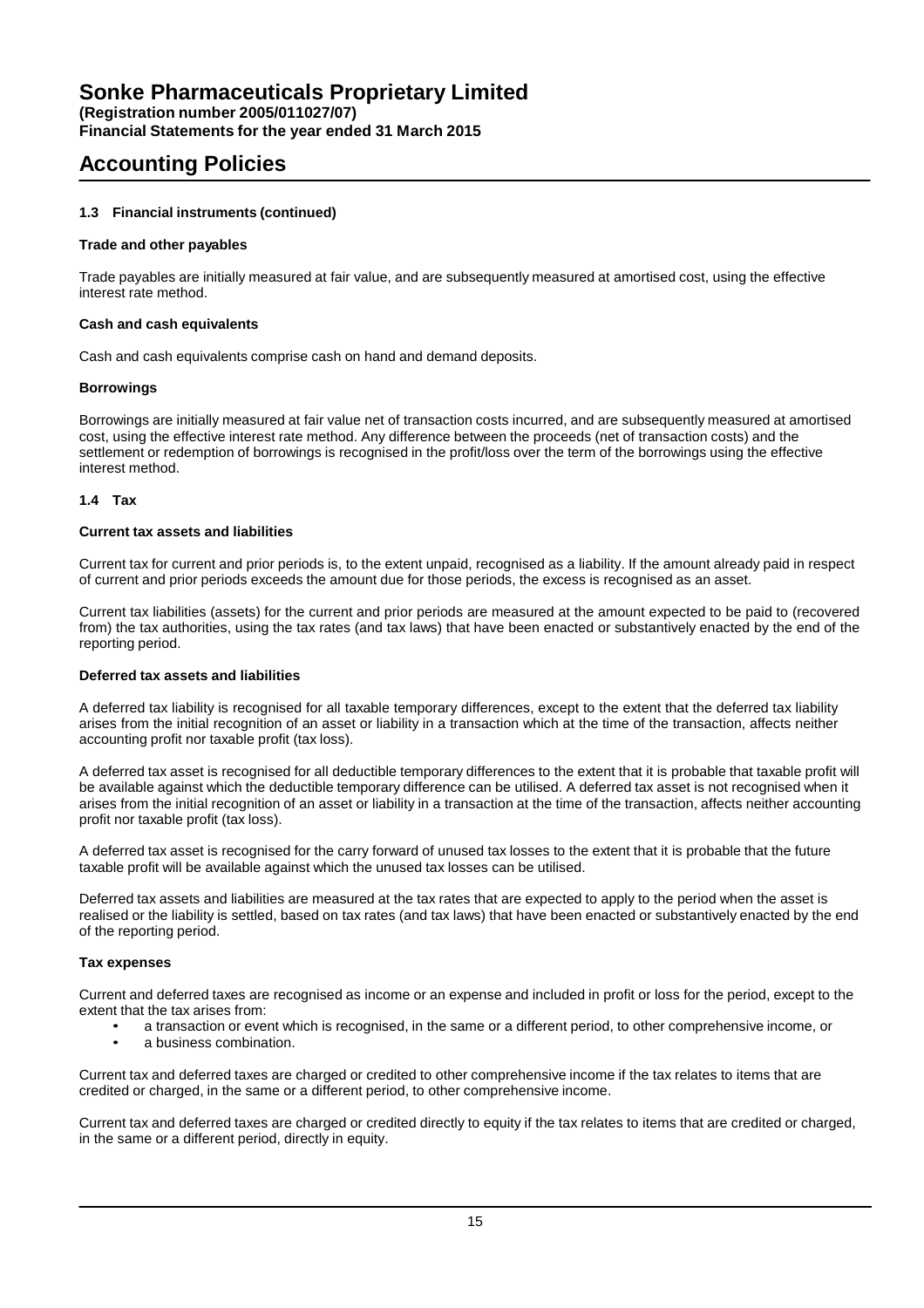## **Accounting Policies**

## **1.5 Inventories**

Inventories are measured at the lower of cost and net realisable value on the weighted average cost basis.

Net realisable value is the estimated selling price in the ordinary course of business less the estimated costs of completion and the estimated costs necessary to make the sale.

The cost of inventories comprises of all costs of purchase, costs of conversion and other costs incurred in bringing the inventories to their present location and condition.

The cost of inventories is assigned using the weighted average cost formula. The same cost formula is used for all inventories having a similar nature and use to the entity.

#### **1.6 Impairment of assets**

The company assesses at each end of the reporting period whether there is any indication that an asset may be impaired. If any such indication exists, the company estimates the recoverable amount of the asset.

The recoverable amount of an asset or a cash-generating unit is the higher of its fair value less costs to sell and its value in use.

If the recoverable amount of an asset is less than its carrying amount, the carrying amount of the asset is reduced to its recoverable amount. That reduction is an impairment loss.

An impairment loss of assets carried at cost less any accumulated depreciation or amortisation is recognised immediately in profit or loss. Any impairment loss of a revalued asset is treated as a revaluation decrease.

The entity assesses at each reporting date whether there is any indication that an impairment loss recognised in prior periods for assets other than goodwill may no longer exist or may have decreased. If any such indication exists, the recoverable amounts of those assets are estimated.

The increased carrying amount of an asset other than goodwill attributable to a reversal of an impairment loss does not exceed the carrying amount that would have been determined had no impairment loss been recognised for the asset in prior periods.

A reversal of an impairment loss of assets carried at cost less accumulated depreciation or amortisation other than goodwill is recognised immediately in profit or loss. Any reversal of an impairment loss of a revalued asset is treated as a revaluation increase.

### **1.7 Share capital and equity**

An equity instrument is any contract that evidences a residual interest in the assets of an entity after deducting all of its liabilities.

Ordinary shares are classified as equity.

#### **1.8 Employee benefits**

#### **Short-term employee benefits**

The cost of short-term employee benefits, (those payable within 12 months after the service is rendered, such as paid vacation leave and sick leave, bonuses, and non-monetary benefits such as medical care), are recognised in the period in which the service is rendered and are not discounted.

The expected cost of compensated absences is recognised as an expense as the employees render services that increase their entitlement or, in the case of non-accumulating absences, when the absence occurs.

The expected cost of profit sharing and bonus payments is recognised as an expense when there is a legal or constructive obligation to make such payments as a result of past performance.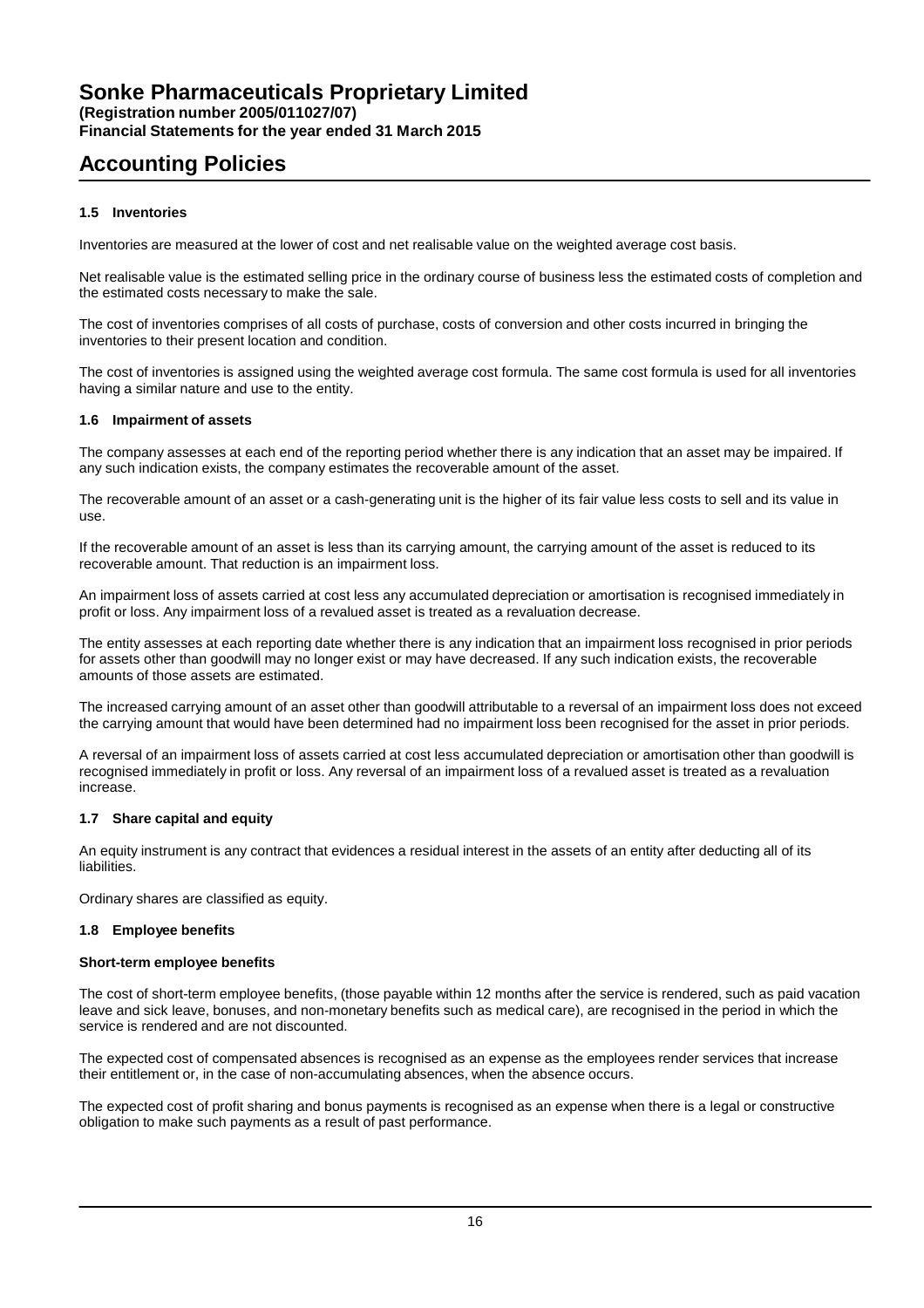**(Registration number 2005/011027/07)**

**Financial Statements for the year ended 31 March 2015**

## **Accounting Policies**

## **1.8 Employee benefits (continued)**

### **Defined contribution plans**

Payments to defined contribution retirement benefit plans are charged as an expense as they fall due.

Payments made to industry-managed (or state plans) retirement benefit schemes are dealt with as defined contribution plans where the company's obligation under the schemes is equivalent to those arising in a defined contribution retirement benefit plan.

## **1.9 Provisions and contingencies**

Provisions are recognised when:

- the company has a present obligation as a result of a past event;<br>• it is probable that an outflow of resources embodying economic b
- it is probable that an outflow of resources embodying economic benefits will be required to settle the obligation; and
- a reliable estimate can be made of the obligation.

The amount of a provision is the present value of the expenditure expected to be required to settle the obligation.

Where some or all of the expenditure required to settle a provision is expected to be reimbursed by another party, the reimbursement shall be recognised when, and only when, it is virtually certain that reimbursement will be received if the entity settles the obligation. The reimbursement shall be treated as a separate asset. The amount recognised for the reimbursement shall not exceed the amount of the provision.

Provisions are not recognised for future operating losses.

If an entity has a contract that is onerous, the present obligation under the contract shall be recognised and measured as a provision.

A constructive obligation to restructure arises only when an entity:

- has a detailed formal plan for the restructuring, identifying at least:
- **-** the business or part of a business concerned;
- **-** the principal locations affected;
- **-** the location, function, and approximate number of employees who will be compensated for terminating their services;
- has raised a valid expectation in those affected that it will carry out the restructuring by starting to implement that plan or announcing its main features to those affected by it.

### **1.10 Revenue**

Revenue from the sale of goods is recognised when all the following conditions have been satisfied:

Revenue is measured at the fair value of the consideration received or receivable and represents the amounts receivable for goods and services provided in the normal course of business, net of trade discounts and volume rebates, and value added tax.

When the outcome of a transaction involving the rendering of services can be estimated reliably, revenue associated with the transaction is recognised by reference to the stage of completion of the transaction at the end of the reporting period. The outcome of a transaction can be estimated reliably when all the following conditions are satisfied:

- the amount of revenue can be measured reliably;
- it is probable that the economic benefits associated with the transaction will flow to the company;
- the stage of completion of the transaction at the end of the reporting period can be measured reliably; and
- the costs incurred for the transaction and the costs to complete the transaction can be measured reliably.

Interest is recognised, in profit or loss, using the effective interest rate method.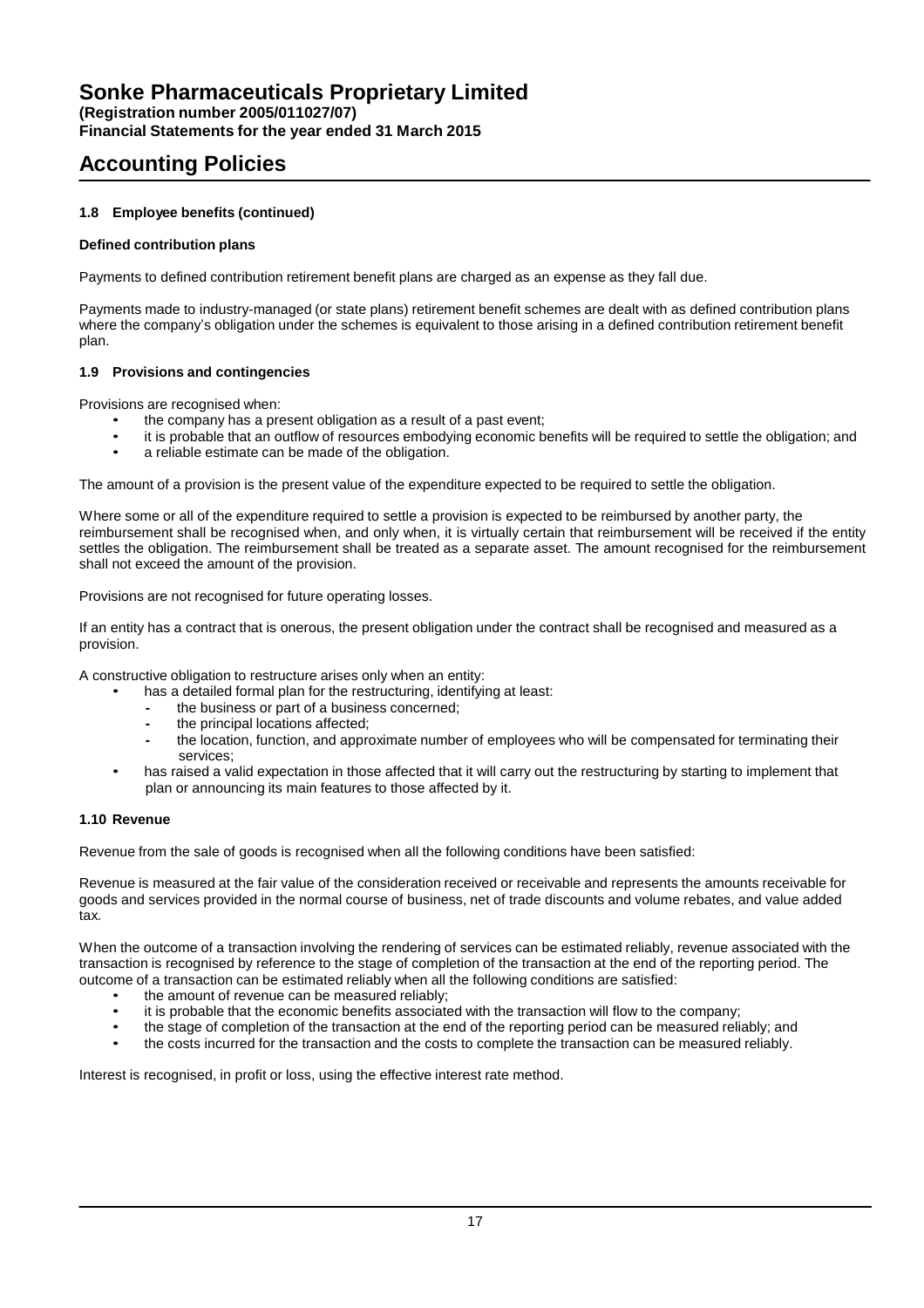**Financial Statements for the year ended 31 March 2015**

## **Accounting Policies**

## **1.11 Cost of sales**

When inventories are sold, the carrying amount of those inventories is recognised as an expense in the period in which the related revenue is recognised. The amount of any write-down of inventories to net realisable value and all losses of inventories are recognised as an expense in the period the write-down or loss occurs. The amount of any reversal of any write-down of inventories, arising from an increase in net realisable value, is recognised as a reduction in the amount of inventories recognised as an expense in the period in which the reversal occurs.

## **1.12 Translation of foreign currencies**

### **Foreign currency transactions**

A foreign currency transaction is recorded, on initial recognition in Rands, by applying to the foreign currency amount the spot exchange rate between the functional currency and the foreign currency at the date of the transaction.

At the end of the reporting period:

- foreign currency monetary items are translated using the closing rate;
- non-monetary items that are measured in terms of historical cost in a foreign currency are translated using the exchange rate at the date of the transaction; and
- non-monetary items that are measured at fair value in a foreign currency are translated using the exchange rates at the date when the fair value was determined.

Exchange differences arising on the settlement of monetary items or on translating monetary items at rates different from those at which they were translated on initial recognition during the period or in previous financial statements are recognised in profit or loss in the period in which they arise.

Cash flows arising from transactions in a foreign currency are recorded in Rands by applying to the foreign currency amount the exchange rate between the Rand and the foreign currency at the date of the cash flow.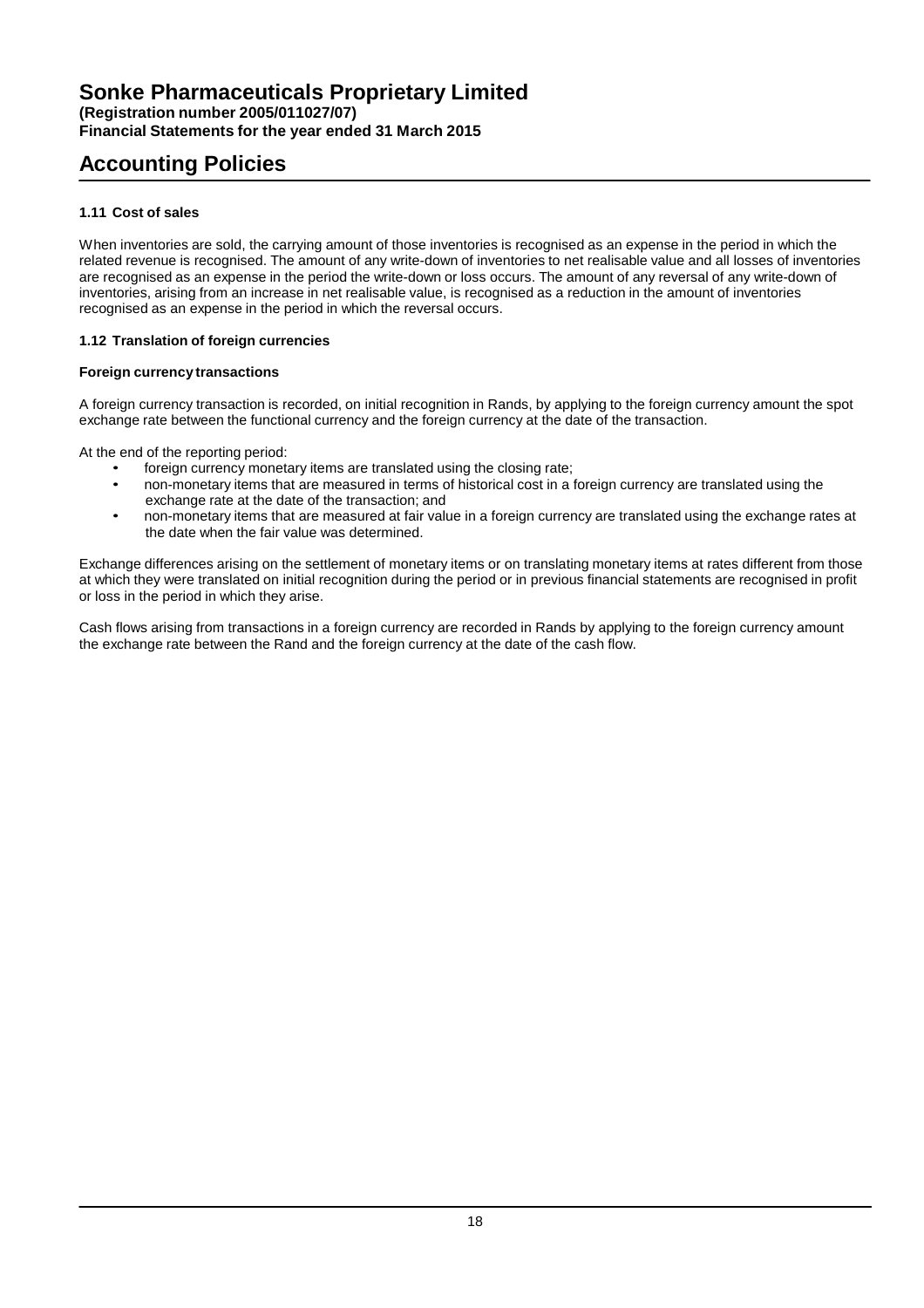**Financial Statements for the year ended 31 March 2015**

## **Notes to the Financial Statements**

## **2. New Standards and Interpretations**

## **2.1 Standards and interpretations effective and adopted in the current year**

In the current year, the company has adopted the following standards and interpretations that are effective for the current financial year and that are relevant to its operations:

## **Amendments to IAS 36: Recoverable Amount Disclosures for Non-Financial Assets**

The amendment to IAS 36 Impairment of Assets now require:

- Disclosures to be made of all assets which have been impaired, as opposed to only material impairments,
- The disclosure of each impaired asset's recoverable amount, and
- Certain disclosures for impaired assets whose recoverable amount is fair value less costs to sell in line with the requirements of IFRS 13 Fair Value Measurement.

The effective date of the amendment is for years beginning on or after 01 January 2014.

The company has adopted the amendment for the first time in the 2015 financial statements.

The impact of the amendment is not material.

### **IFRIC 21 Levies**

The interpretation provides guidance on accounting for levies payable to government. It specifies that the obligating event giving rise to a liability to pay a levy is the activity that triggers the payment of the levy, as identified by the legislation. A constructive obligation for levies that will be triggered by operating in future is not raised by virtue of the entity being economically compelled to operate in future or for being a going concern. Furthermore, if the obligating event occurs over a period of time, then the liability is recognised progressively. An asset is recognised if an entity has prepaid a levy before the obligating event. This accounting also applies to interim reporting.

The effective date of the interpretation is for years beginning on or after 01 January 2014.

The company has adopted the interpretation for the first time in the 2015 financial statements.

The impact of the interpretation is not material.

### **2.2 Standards and interpretations not yet effective**

The company has chosen not to early adopt the following standards and interpretations, which have been published and are mandatory for the company's accounting periods beginning on or after 01 April 2015 or later periods:

### **Amendments to IAS 19: Defined Benefit Plans: Employee Contributions.**

The amendment relates to contributions received from employees or third parties for defined benefit plans. These contributions could either be discretionary or set out in the formal terms of the plan. If they are discretionary then they reduce the service cost. Those which are set out in the formal terms of the plan are either linked to service or not. When they are not linked to service then the contributions affect the remeasurement. When they are linked to service and to the number of years of service, they reduce the service cost by being attributed to the periods of service. If they are linked to service but not to the number of years' service then they either reduce the service cost by being attributed to the periods of service or they reduce the service cost in the period in which the related service is rendered.

The effective date of the amendment is for years beginning on or after 01 July 2014.

The company expects to adopt the amendment for the first time in the 2016 financial statements.

It is unlikely that the amendment will have a material impact on the company's financial statements.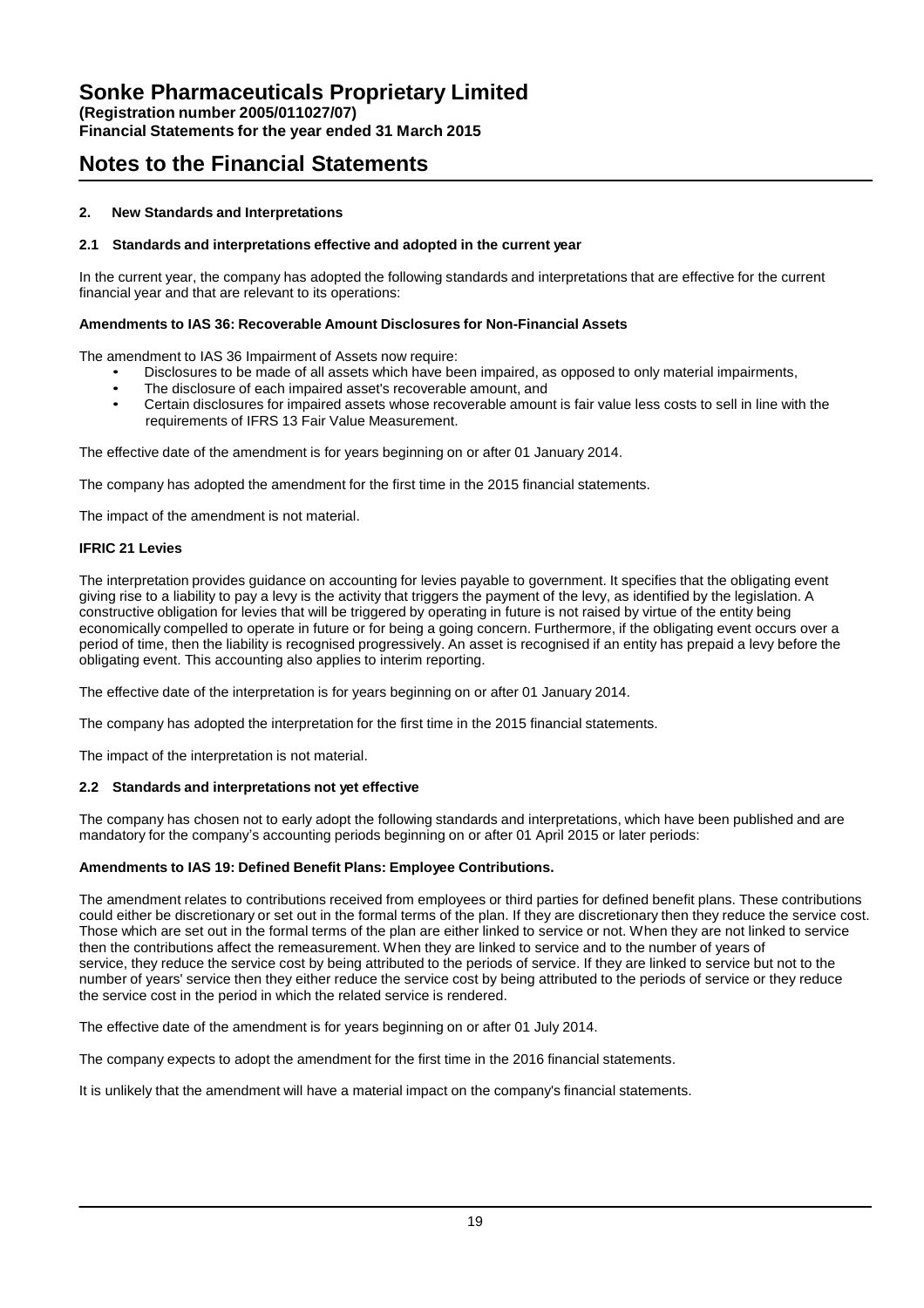**(Registration number 2005/011027/07)**

**Financial Statements for the year ended 31 March 2015**

## **Notes to the Financial Statements**

### **2. New Standards and Interpretations (continued)**

### **Amendment to IFRS 2: Share-based Payment: Annual improvements project**

Amended the definitions of "vesting conditions" and "market conditions" and added definitions for "performance condition" and "service condition."

The effective date of the amendment is for years beginning on or after 01 July 2014.

The company expects to adopt the amendment for the first time in the 2016 financial statements.

It is unlikely that the amendment will have a material impact on the company's financial statements.

### **Amendment to IAS 16: Property, Plant and Equipment: Annual improvements project**

The amendment adjusts the option to proportionately restate accumulated depreciation when an item of property, plant and equipment is revalued. Instead, the gross carrying amount is to be adjusted in a manner consistent with the revaluation of the carrying amount. The accumulated depreciation is then adjusted as the difference between the gross and net carrying amount.

The effective date of the amendment is for years beginning on or after 01 July 2014.

The company expects to adopt the amendment for the first time in the 2016 financial statements.

It is unlikely that the amendment will have a material impact on the company's financial statements.

### **Amendment to IFRS 13: Fair Value Measurement: Annual improvements project**

The amendment clarifies that references to financial assets and financial liabilities in paragraphs 48–51 and 53–56 should be read as applying to all contracts within the scope of, and accounted for in accordance with, IAS 39 or IFRS 9, regardless of whether they meet the definitions of financial assets or financial liabilities in IAS 32 Financial Instruments: Presentation.

The effective date of the amendment is for years beginning on or after 01 July 2014.

The company expects to adopt the amendment for the first time in the 2016 financial statements.

It is unlikely that the amendment will have a material impact on the company's financial statements.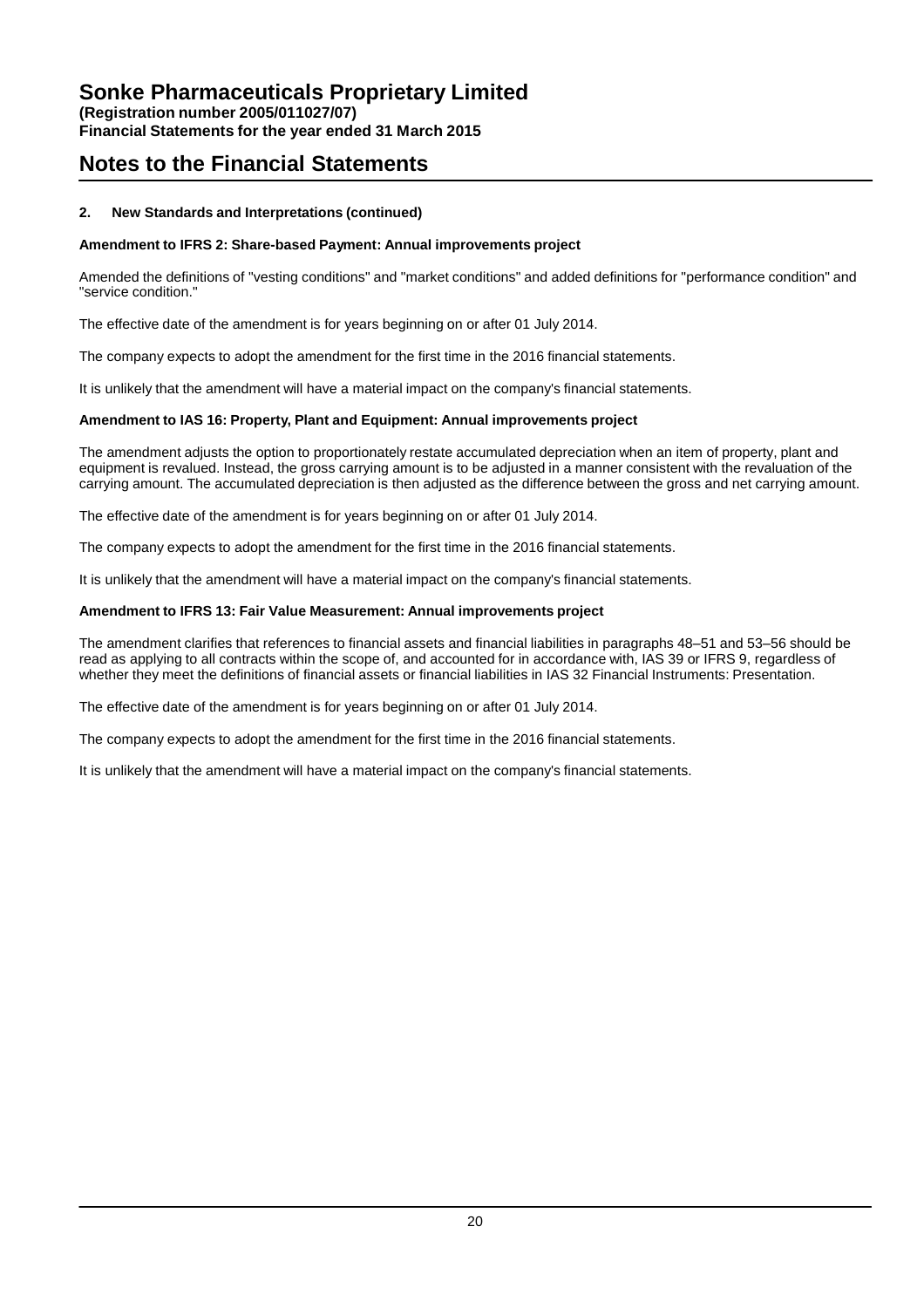**Financial Statements for the year ended 31 March 2015**

## **Notes to the Financial Statements**

**Figures in Rand 2015** 2014

## **3. Property, plant and equipment**

|                            |            | 2015                                              |            |            | 2014                                              |            |
|----------------------------|------------|---------------------------------------------------|------------|------------|---------------------------------------------------|------------|
|                            | Cost       | <b>Accumulated Carrying value</b><br>depreciation |            | Cost       | <b>Accumulated Carrying value</b><br>depreciation |            |
| Plant and machinery        | 23 382 200 | (3981950)                                         | 19 400 250 | 23 382 200 | (2422050)                                         | 20 960 150 |
| Furniture and fixtures     | 195 635    | (150 775)                                         | 44 860     | 193 597    | (136 828)                                         | 56 769     |
| Motor vehicles             | 128 860    | (100 940)                                         | 27 9 20    | 154 261    | (75 169)                                          | 79 092     |
| IT equipment               | 120 350    | (104 098)                                         | 16 252     | 96 987     | (87969)                                           | 9018       |
| Capital - Work in progress | 1 553 974  |                                                   | 1 553 974  |            |                                                   |            |
| <b>Total</b>               | 25 381 019 | (4 337 763)                                       | 21 043 256 | 23 827 045 | (2722016)                                         | 21 105 029 |

## **Reconciliation of property, plant and equipment - 2015**

|                            | <b>Opening</b><br>balance | <b>Additions</b>         | <b>Depreciation</b> | <b>Closing</b><br>balance |
|----------------------------|---------------------------|--------------------------|---------------------|---------------------------|
| Plant and machinery        | 20 960 150                |                          | (1 559 900)         | 19 400 250                |
| Furniture and fixtures     | 56 769                    | $\overline{\phantom{a}}$ | (11909)             | 44 860                    |
| Motor vehicles             | 79 092                    | $\overline{\phantom{0}}$ | (51172)             | 27 9 20                   |
| IT equipment               | 9018                      | $\overline{\phantom{0}}$ | 7 2 3 4             | 16 25 2                   |
| Capital - Work in progress |                           | 553 974                  |                     | 1 553 974                 |
|                            | 21 105 029                | 1 553 974                | (1615747)           | 21 043 256                |

## **Reconciliation of property, plant and equipment - 2014**

|                            | Opening<br>balance | <b>Additions</b> | <b>Transfers</b>         | <b>Depreciation</b> | <b>Closing</b><br>balance |
|----------------------------|--------------------|------------------|--------------------------|---------------------|---------------------------|
| Plant and machinery        | 10 350 327         | 7 594 314        | 4 990 946                | (1975437)           | 20 960 150                |
| Furniture and fixtures     | 56 030             | 21 8 20          | $\overline{\phantom{0}}$ | (21081)             | 56 769                    |
| Motor vehicles             | 85 906             | 18 305           | ٠                        | (25119)             | 79 092                    |
| IT equipment               | 41 233             | ٠                | $\overline{\phantom{0}}$ | (32 215)            | 9018                      |
| Capital - Work in progress | 4 990 946          | ۰                | (4990946)                |                     |                           |
|                            | 15 524 442         | 7 634 439        | $\blacksquare$           | (2053852)           | 21 105 029                |

### **4. Loans to (from) group companies**

### **Fellow subsidiaries**

Ranbaxy Netherlands BV incorporated in the Netherlands (11 909 590) (11 059 590)

The loan is unsecured, bears interest at prime less 8.5% and is repayable on demand.

### **5. Financial assets by category**

Financial assets are not measured at fair value, the carrying value approximates fair value. All fair value measurement are recurring fair value measurements.

The accounting policies for financial instruments have been applied to the line items below: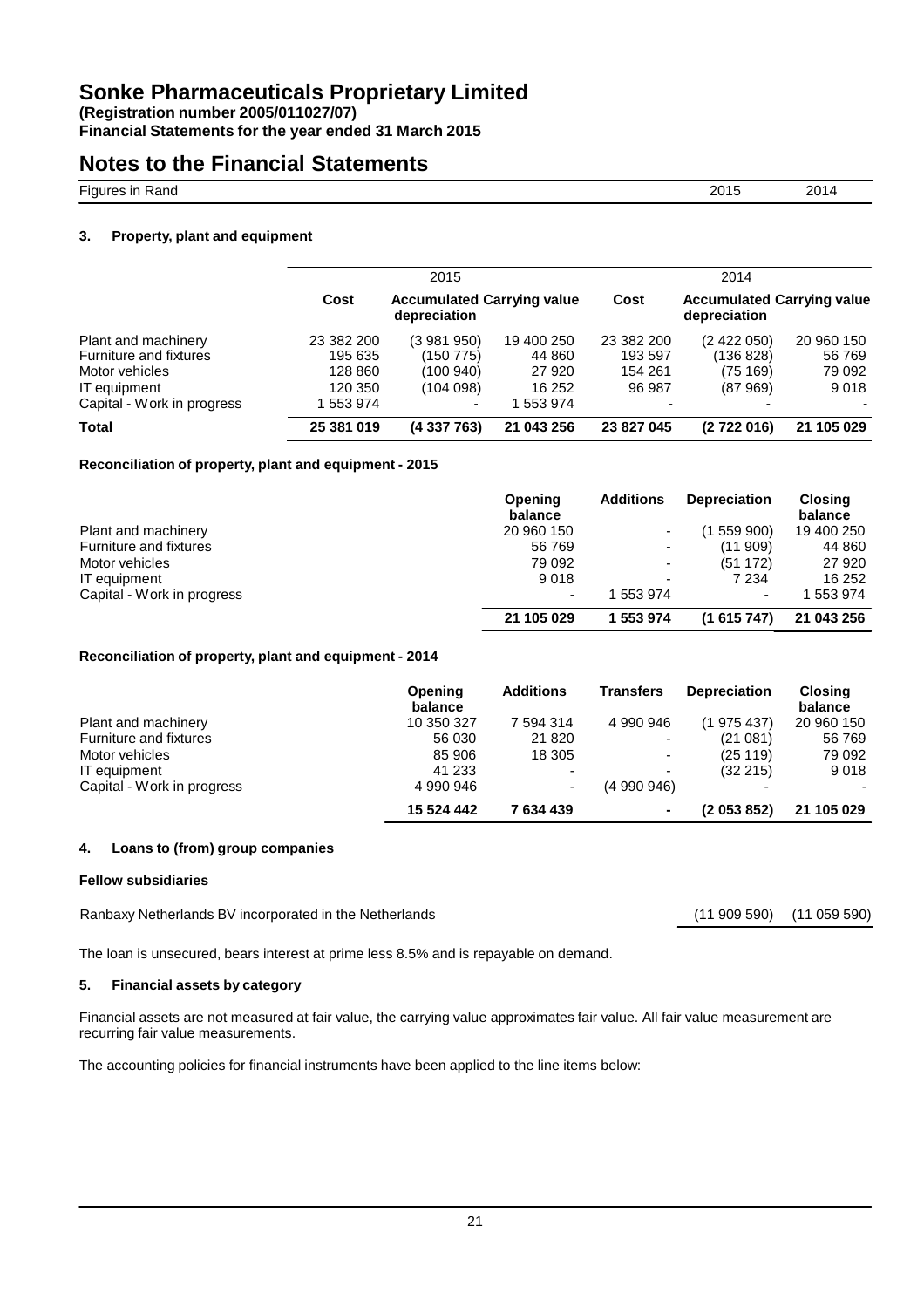**(Registration number 2005/011027/07)**

**Financial Statements for the year ended 31 March 2015**

## **Notes to the Financial Statements**

| . <u>.</u><br>- --<br>FIOI<br>≺anu | 001E<br>---<br>__ | 201<br>$\sim$ |
|------------------------------------|-------------------|---------------|
|                                    |                   |               |

## **5. Financial assets by category (continued)**

## **2015**

|                             | <b>Loans</b> and<br>receivables | Total      |
|-----------------------------|---------------------------------|------------|
| Related party receivables   | 9 165 257                       | 9 165 257  |
| Trade and other receivables | 3 396 524                       | 3 396 524  |
| Cash and cash equivalents   | 38 257 552                      | 38 257 552 |
|                             | 50 819 333                      | 50 819 333 |

### **2014**

|                             | <b>Loans</b> and<br>receivables | Total       |
|-----------------------------|---------------------------------|-------------|
| Related party receivables   | 97 009 052                      | 97 009 052  |
| Trade and other receivables | 10 453 496                      | 10 453 496  |
| Cash and cash equivalents   | 15 444 233                      | 15 444 233  |
|                             | 122 906 781                     | 122 906 781 |

### **6. Deferred tax**

### **Deferred tax asset**

| Deferred tax on assessed loss                                                                   | 4 714 555                       | 1 243 904                        |
|-------------------------------------------------------------------------------------------------|---------------------------------|----------------------------------|
| Deferred tax asset                                                                              | 4 714 555                       | 1 243 904                        |
| Reconciliation of deferred tax asset / (liability)                                              |                                 |                                  |
| At beginning of year<br>Credited to statement of profit and loss and other comprehensive income | 1 243 904<br>3470651<br>4714555 | 1 174 815<br>69 089<br>1 243 904 |

### **7. Retirement benefits**

#### Defined contribution plan

It is policy of the company to provide retirement benefits to all its full-time employees. A defined contribution pension fund, which is subject to the Pensions Fund Act exists for this purpose. The scheme is funded both by member and by company contributions which are charged to profit or loss as they are incurred. The total company contribution to the scheme in the current year was R 167,693 (2014: R 261,520).

### **8. Inventories**

|                           | 33 032 758 | 18 030 384 |
|---------------------------|------------|------------|
| Goods in transit          | 15 923 717 | 1 657 356  |
| Finished goods            | 7 408 245  | 10 484 605 |
| Raw materials, components | 9 700 796  | 5 888 423  |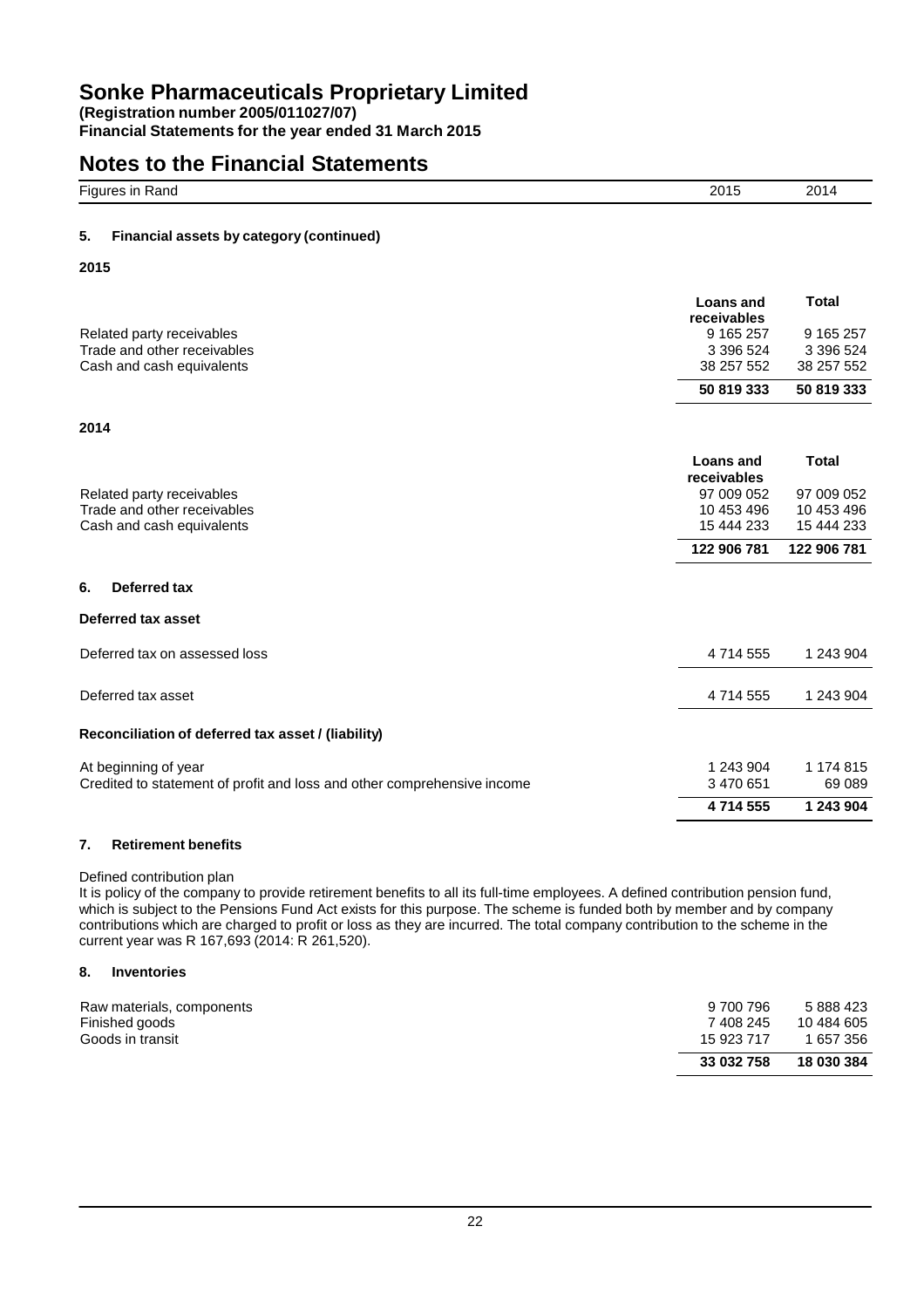**Financial Statements for the year ended 31 March 2015**

## **Notes to the Financial Statements**

| Figures in Rand                          | 2015          | 2014        |
|------------------------------------------|---------------|-------------|
| <b>Trade and other receivables</b><br>9. |               |             |
| Trade receivables - net                  | 3 256 209     | 10 453 496  |
| Employee costs in advance                | 45 800        | 31 000      |
| Prepayments                              | 140 316       | 45 516      |
| VAT                                      | 1769510       | 11 491 054  |
| Receivables from related parties         | 9 165 257     | 97 009 052  |
|                                          | 14 377 092    | 119 030 118 |
| The ageing of amounts is as follows:     |               |             |
| Current                                  | 3 348 361     | 10 270 296  |
| 1 month past due                         | 154 174       | 193 986     |
| 2 months past due                        | 1631          | 1 035 880   |
| 3 months past due                        | 82 107        | 742 009     |
| More than 3 months past due              | 1 977 205     | 3 992 326   |
|                                          | 5 5 6 3 4 7 8 | 16 234 497  |

## **Trade and other receivables impaired**

At 31 March 2015, trade and other receivables of R (2 307 273) (2014: R (5 781 001)) were impaired and provided for.

Trade and other receivables past due and impaired amounted to R 2 215 117 and R 92 156 (2014: R -) of current receivables was impaired.

### **Reconciliation of provision for impairment of trade and other receivables**

| Opening balance<br>Impairment reversed                           | (5781001)<br>3 473 728 | (5781001)        |
|------------------------------------------------------------------|------------------------|------------------|
|                                                                  | (2307273)              | (5781001)        |
| Cash and cash equivalents<br>10.                                 |                        |                  |
| Cash and cash equivalents consist of:                            |                        |                  |
| <b>Bank balances</b>                                             | 38 257 552             | 15 444 233       |
| <b>Share capital</b><br>11.                                      |                        |                  |
| <b>Authorised</b><br>1000 Ordinary shares of R1 each             | 1 0 0 0                | 1 0 0 0          |
| <b>Issued</b><br>500 Ordinary shares of R1 each<br>Share premium | 500<br>2 000 000       | 500<br>2 000 000 |
|                                                                  | 2 000 500              | 2 000 500        |

## **12. Financial liabilities by category**

Financial liabilities are not measured at fair value, the carrying value approximates fair value. All fair value measurement are recurring fair value measurements.

The accounting policies for financial instruments have been applied to the line items below: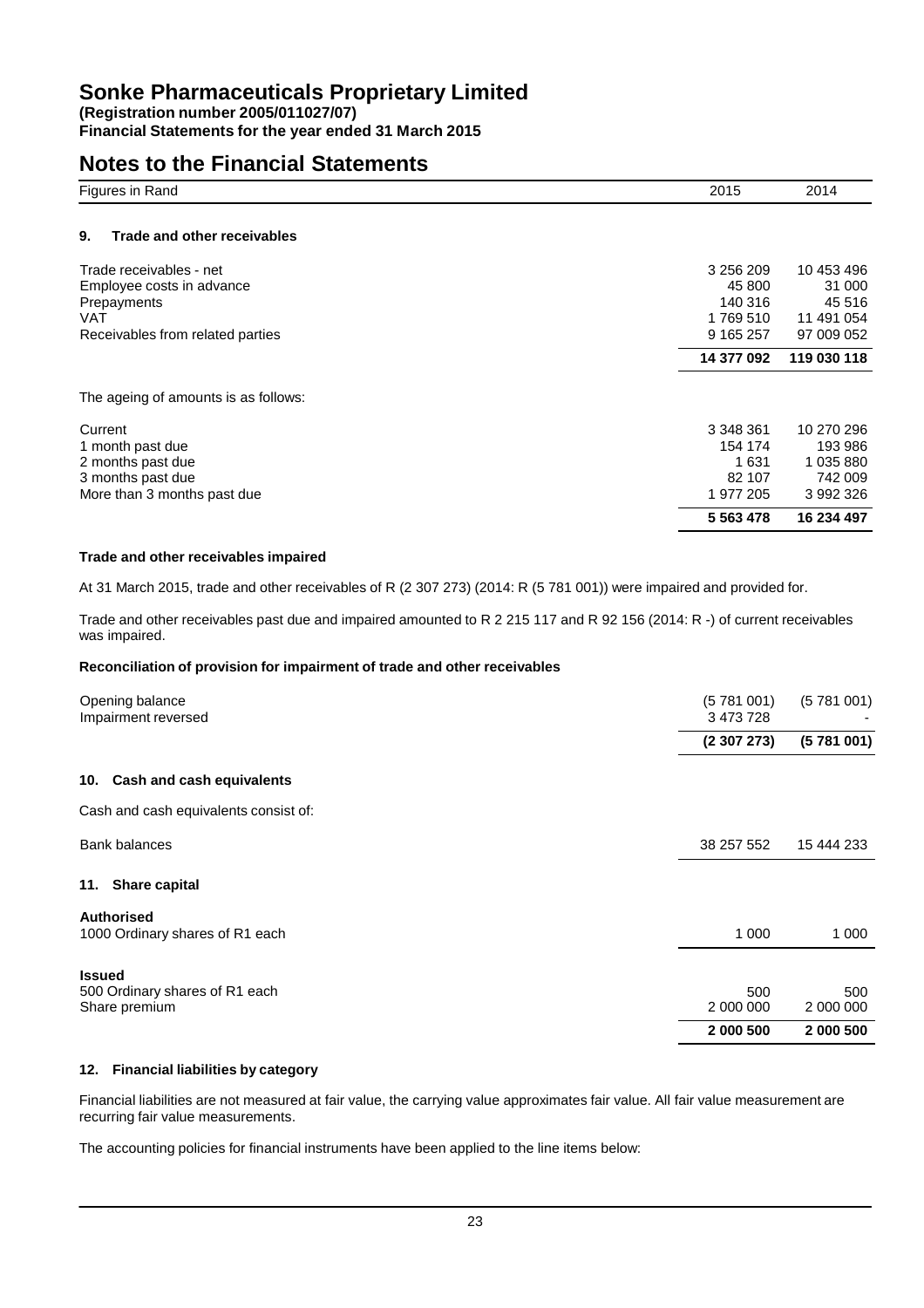**(Registration number 2005/011027/07)**

**Financial Statements for the year ended 31 March 2015**

## **Notes to the Financial Statements**

| $- \cdot$<br>ווחו-<br>ranc | זר<br>$ \vee$ | 204<br>$-0 -$<br>$  -$ |
|----------------------------|---------------|------------------------|
|                            |               |                        |

## **12. Financial liabilities by category (continued)**

## **2015**

|                                                                                  | <b>Financial</b><br>liabilities at<br>amortised<br>cost | <b>Total</b>                           |
|----------------------------------------------------------------------------------|---------------------------------------------------------|----------------------------------------|
| Loans from group companies<br>Trade and other payables<br>Related party payables | 11 909 590<br>20 888 093<br>90 369 630                  | 11 909 590<br>20 888 093<br>90 369 630 |
|                                                                                  | 123 167 313                                             | 123 167 313                            |
| 2014                                                                             |                                                         |                                        |
|                                                                                  | <b>Financial</b><br>liabilities at<br>amortised<br>cost | <b>Total</b>                           |
| Loans from group companies                                                       | 11 059 590                                              | 11 059 590                             |
| Trade and other payables<br>Related party payables                               | 14 185 046<br>148 516 756                               | 14 185 046<br>148 516 756              |
|                                                                                  | 173 761 392                                             | 173 761 392                            |
| 13. Trade and other payables                                                     |                                                         |                                        |
| Trade payables                                                                   | 3 001 727                                               | 522 582                                |
| Payables to related parties<br>Other accrued expenses                            | 90 369 630<br>121 698                                   | 148 516 756<br>41 928                  |
| Other payables                                                                   | 13749789                                                | 13 662 464                             |
|                                                                                  | 107 242 844                                             | 162 743 730                            |
| 14. Revenue                                                                      |                                                         |                                        |
| Sale of goods                                                                    | 26 193 233                                              | 370 716 966                            |
| 15. Cost of sales                                                                |                                                         |                                        |
| Sale of goods<br>Cost of goods sold                                              | 29 927 152                                              | 335 024 565                            |
| 16. Investment revenue                                                           |                                                         |                                        |
| Interest revenue                                                                 |                                                         |                                        |
| Bank                                                                             | 16819                                                   | 91 248                                 |
| 17. Finance costs                                                                |                                                         |                                        |
| Group companies<br><b>Bank</b>                                                   | 2715787<br>69 856                                       | 4 137 565                              |
|                                                                                  | 2785643                                                 | 4 137 565                              |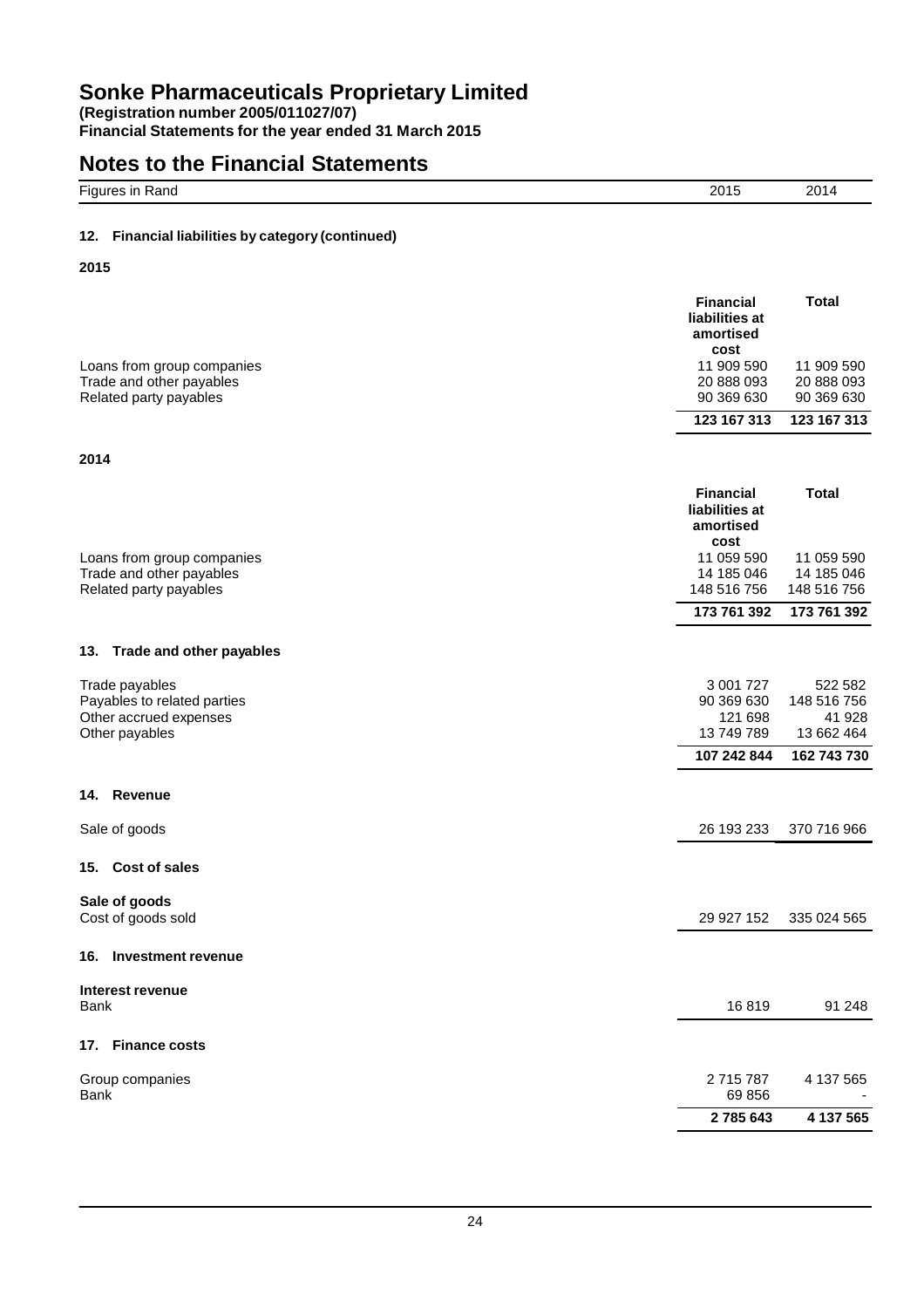**(Registration number 2005/011027/07)**

**Financial Statements for the year ended 31 March 2015**

## **Notes to the Financial Statements**

| Figures in Rand                                                                                                        | 2015                            | 2014                                                                   |
|------------------------------------------------------------------------------------------------------------------------|---------------------------------|------------------------------------------------------------------------|
| 18. Taxation                                                                                                           |                                 |                                                                        |
| Major components of the tax expense (income)                                                                           |                                 |                                                                        |
| <b>Current</b><br>Local income tax - current period                                                                    |                                 | 439 953                                                                |
| <b>Deferred</b><br>Deferred tax movement - current                                                                     | (3402155)                       | (69089)                                                                |
|                                                                                                                        | (3402155)                       | 370 864                                                                |
| Reconciliation of the tax expense                                                                                      |                                 |                                                                        |
| Reconciliation between accounting profit and tax expense.                                                              |                                 |                                                                        |
| Accounting profit (loss)                                                                                               | (12 203 397)                    | 1 324 513                                                              |
| Tax at the applicable tax rate of 28% (2014: 28%)                                                                      | (3416951)                       | 370 864                                                                |
| Tax effect of adjustments on taxable income<br>Other                                                                   | 14796                           |                                                                        |
|                                                                                                                        | (3402155)                       | 370 864                                                                |
| 19. Auditors' remuneration                                                                                             |                                 |                                                                        |
| Fees                                                                                                                   | 60 000                          | 415 523                                                                |
| 20. Cash generated from operations                                                                                     |                                 |                                                                        |
| (Loss)/Profit before taxation<br><b>Adjustments for:</b>                                                               | (12 203 397)                    | 1 324 513                                                              |
| Depreciation and amortisation<br>Interest received - investment<br>Finance costs<br><b>Changes in working capital:</b> | 1 615 747<br>(16819)<br>2785643 | 2 053 852<br>(91 248)<br>4 137 565                                     |
| Inventories<br>Trade and other receivables<br>Trade and other payables<br>Related party receivable (non-current)       | (15002373)<br>104 653 026       | 20 638 697<br>(26 597 763)<br>(55 500 887) (100 964 002)<br>69 402 734 |
|                                                                                                                        | 26 330 940                      | (30095652)                                                             |
| 21. Tax paid                                                                                                           |                                 |                                                                        |
| Balance at beginning of the year<br>Current tax for the year recognised in profit or loss                              | 2 486 047                       | 1 663 121<br>(439953)                                                  |
| Prior year over provision<br>Balance at end of the year                                                                | (68496)<br>(2462374)            | (2486047)                                                              |
|                                                                                                                        | (44823)                         | (1262879)                                                              |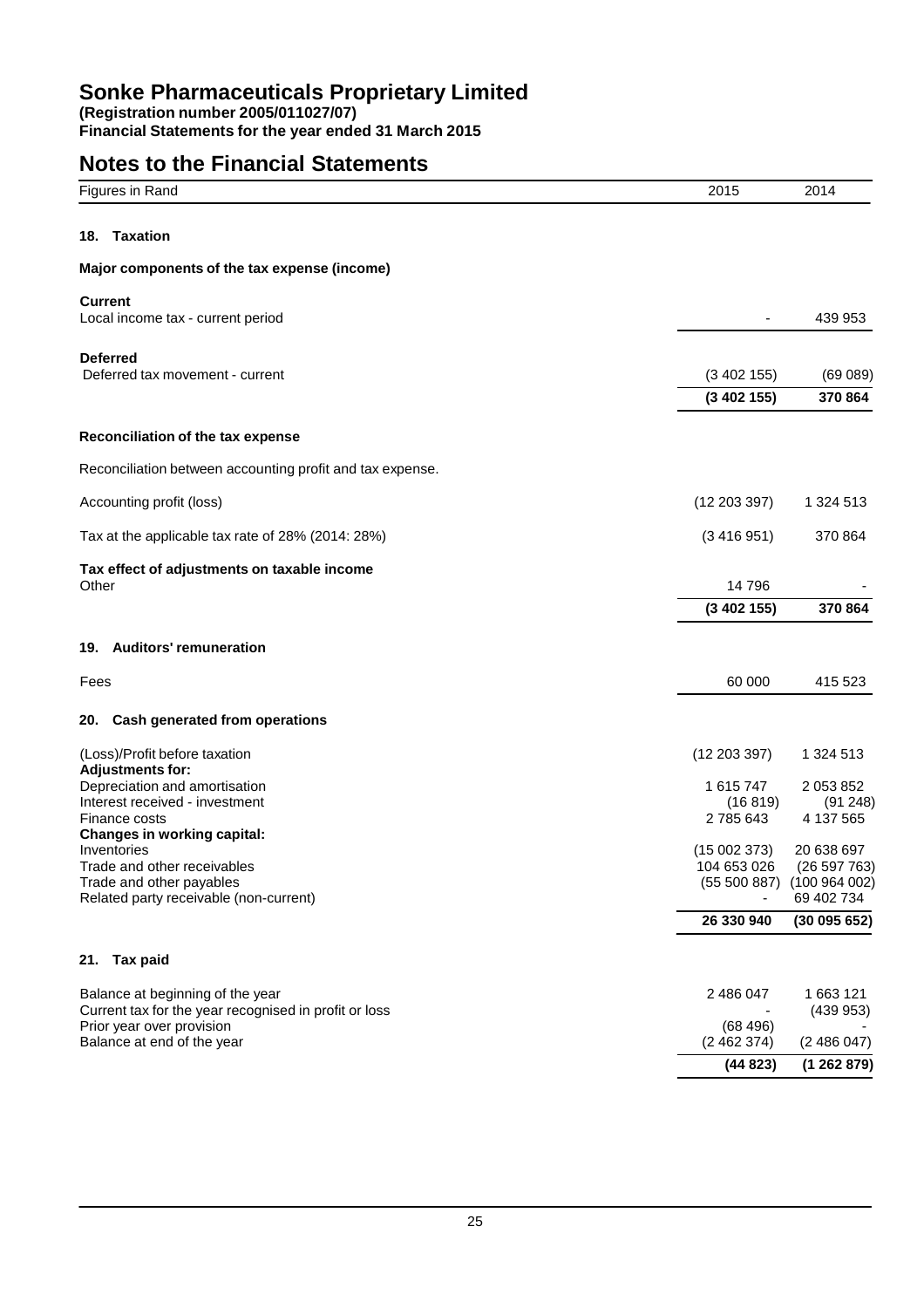**(Registration number 2005/011027/07) Financial Statements for the year ended 31 March 2015**

## **Notes to the Financial Statements**

| Figures<br>Rand | 0.015 | n n |
|-----------------|-------|-----|
|                 |       |     |

## **22. Related parties**

## ` **Relationships**

Ultimate holding company **Sun Pharmaceutical Industries Limited**<br>Holding company **Sun Pharmaceutical Industries Limited**<br>Ranbaxy South Africa Proprietary Limit

|                            | Be-Tabs Pharmaceuticals)                    |
|----------------------------|---------------------------------------------|
| <b>Fellow Subsidiaries</b> | Ranbaxy Pharmaceuticals Proprietary Limited |
|                            | Be-Tabs Investments Proprietary Limited     |
|                            | Ranbaxy Netherlands BV                      |
|                            | Ranbaxy Laboratories Limited                |
| Shareholders               | <b>Community Investment Pharmaceuticals</b> |
|                            | <b>Proprietary Limited</b>                  |
|                            | Ranbaxy South Africa Proprietary Limited    |
| <b>Directors</b>           | R Chakravanti                               |
|                            | MJ Madungandaba                             |
|                            | A Madan                                     |
|                            | M Lotz                                      |
|                            | I Baneriee                                  |
|                            | M Bharadwai                                 |
|                            | S Reddy                                     |

Ranbaxy South Africa Proprietary Limited (formerly

## **Related party balances**

| Amounts included in Trade receivable (Trade Payable) regarding related parties |              |               |
|--------------------------------------------------------------------------------|--------------|---------------|
| Ranbaxy Pharmaceuticals Proprietary Limited                                    | 6 231 450    | 96 871 095    |
| Ranbaxy South Africa Proprietary Limited                                       | (382 735)    | (30237259)    |
| Ranbaxy South Africa Proprietary Limited                                       | 233 806      | 137 957       |
| Ranbaxy Laboratories Limited                                                   | (73 478 606) | (64897268)    |
| Ranbaxy Pharmaceuticals Proprietary Limited                                    | (16 508 288) | (53382229)    |
|                                                                                | (83904373)   | (51 507 704)  |
| <b>Related party transactions</b>                                              |              |               |
| Interest paid to (received from) related parties                               |              |               |
| Ranbaxy South Africa Proprietary Limited                                       | 1865787      | 3 0 7 7 9 7 5 |
| Ranbaxy Netherlands BV                                                         | 850 000      | 1 059 590     |
|                                                                                | 2 715 787    | 4 137 565     |
| Purchases from (sales to) related parties                                      |              |               |
| Ranbaxy Pharmaceuticals Proprietary Limited                                    | (1 375 367)  | (87387473)    |
| Ranbaxy Pharmaceuticals Proprietary Limited                                    | 13 649 033   | 162 204 987   |
| Ranbaxy South Africa Proprietary Limited                                       | 2 510 778    | (23441)       |
| Ranbaxy Laboratories Limited                                                   | 25 337 202   | 91 946 008    |
| Ranbaxy Laboratories Limited                                                   | (2 978 234)  |               |
|                                                                                | 37 143 412   | 166 740 081   |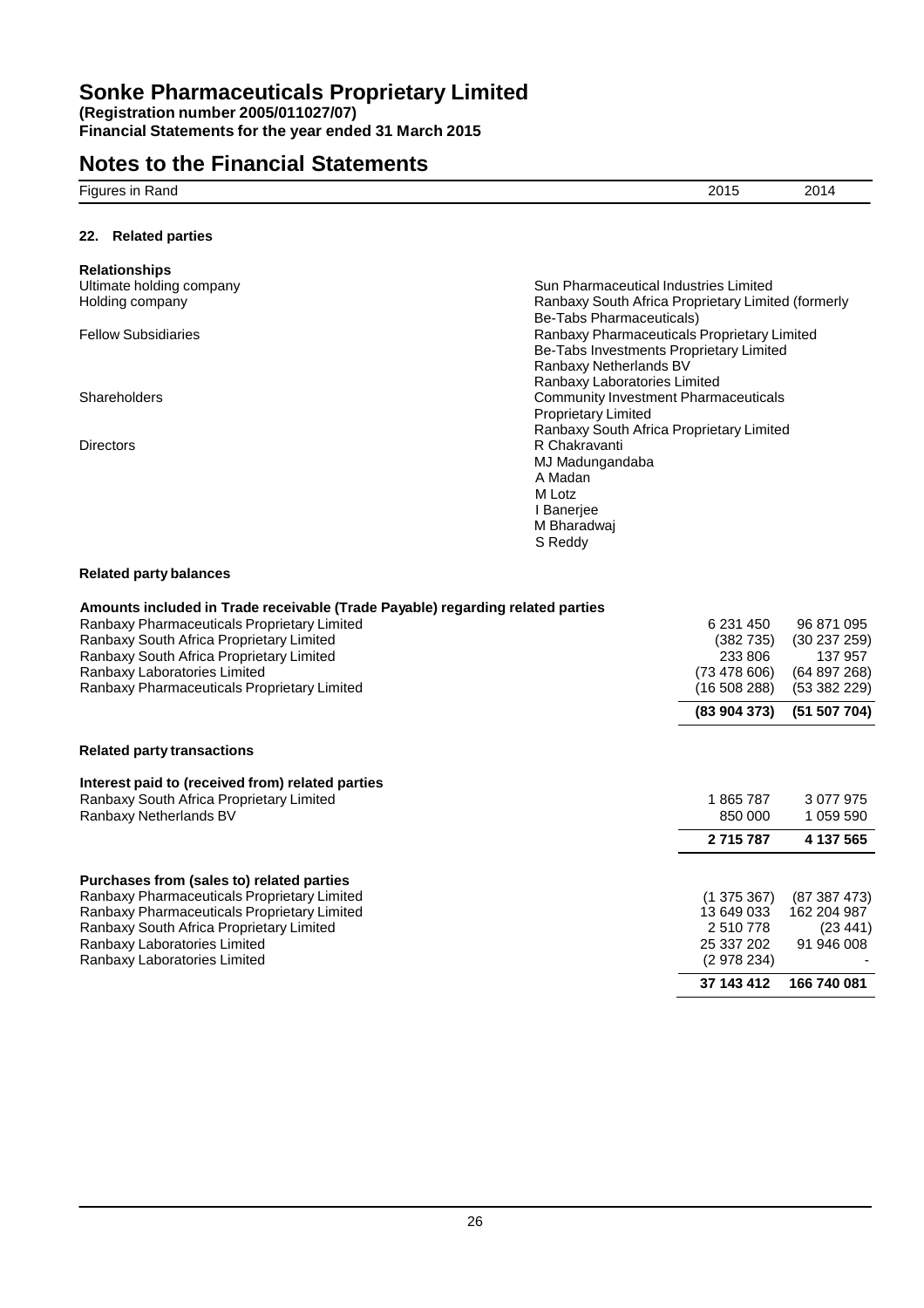**Financial Statements for the year ended 31 March 2015**

## **Notes to the Financial Statements**

| $- \cdot$<br>וחו-<br>. .<br>$\sim$ | .<br>ъ.<br>____ | $\cdot$<br><br>_____ |
|------------------------------------|-----------------|----------------------|
|                                    |                 |                      |

#### **23. Directors' and prescribed officer's emoluments**

No emoluments were paid to the directors during the year.

#### **Prescribed officers**

| D Sewnarain | <b>Emoluments</b><br>640 984   | <b>Total</b><br>640 984 |
|-------------|--------------------------------|-------------------------|
| 2014        |                                |                         |
| S Segonego  | <b>Emoluments</b><br>1 689 061 | <b>Total</b><br>689 061 |

#### **24. Risk management**

#### **Capital risk management**

The company's objectives when managing capital are to safeguard the company's ability to continue as a going concern in order to provide returns for shareholders and benefits for other stakeholders and to maintain an optimal capital structure to reduce the cost of capital.

In order to maintain or adjust the capital structure, the company may adjust the amount of dividends paid to shareholders, return capital to shareholders, issue new shares or sell assets to reduce debt.

There are no externally imposed capital requirements.

There have been no changes to what the entity manages as capital, the strategy for capital maintenance or externally imposed capital requirements from the previous year.

#### **Financial risk management**

The company's activities expose it to a variety of financial risks: market risk (including currency risk, fair value interest rate risk, cash flow interest rate risk and price risk), credit risk and liquidity risk.

## **Liquidity risk**

Cash flow forecasting is performed in the operating entities of the company and aggregated by management. Management monitors rolling forecasts of the company's liquidity requirements to ensure it has sufficient cash to meet operational needs.

#### **At 31 March 2015 Less than 1**

|                          | year        |
|--------------------------|-------------|
| Trade and other payables | 107 242 844 |
| Loan from group company  | 11 909 590  |
| At 31 March 2014         | Less than 1 |
|                          | year        |
| Trade and other payables | 162 743 730 |
| Loan from group company  | 11 059 590  |